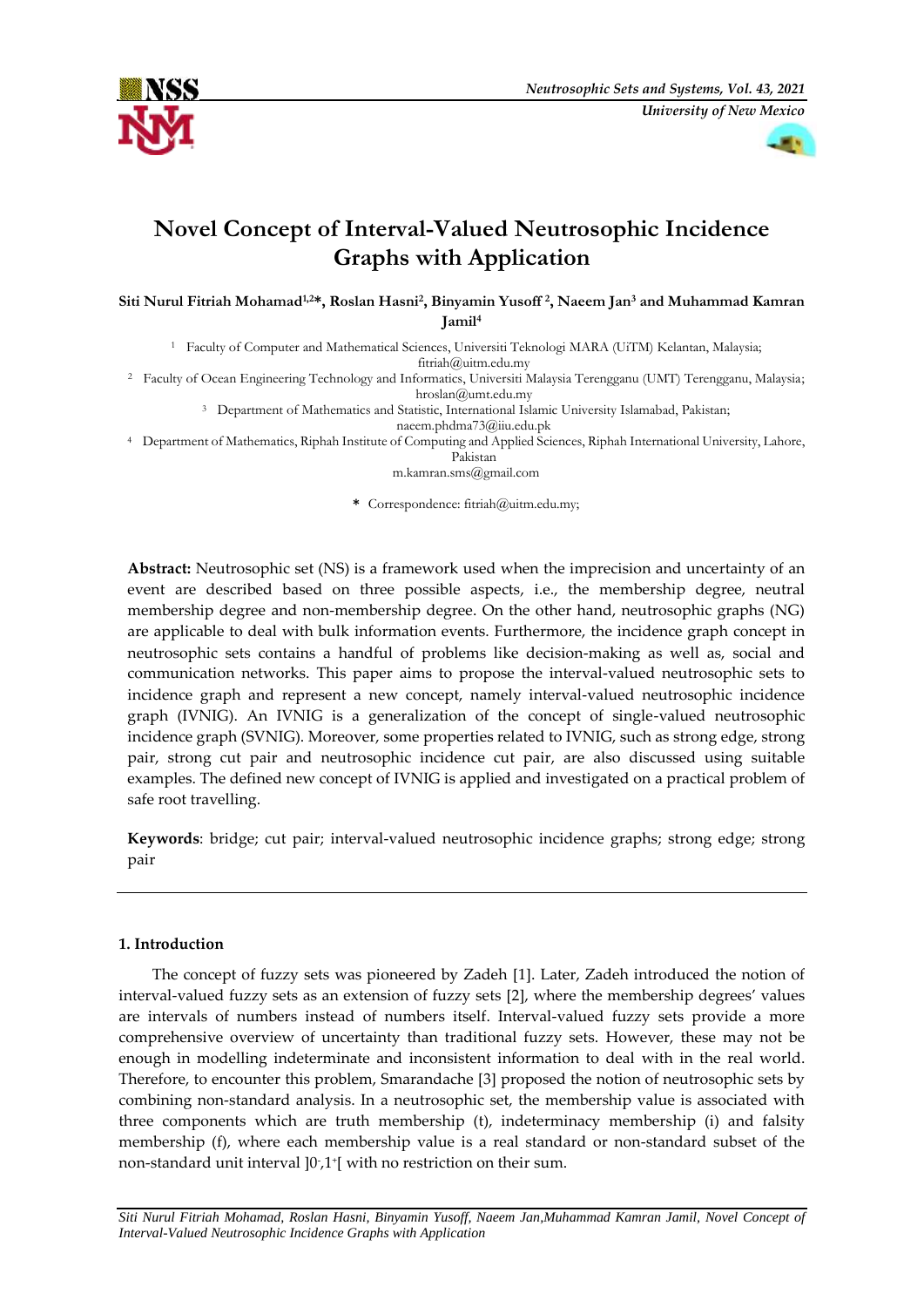Later, Smarandache and Wang et al. [4] introduced the single-valued neutrosophic sets (SVNS) to apply neutrosophic sets in real-life problems. Also, Wang et al. [5] presented the concept of an interval-valued neutrosophic set (IVNS). Representation of graphs using IVNS is more precise and more flexible than the SVNS. An IVNS is a generalization of the concept of SVNS. Three membership functions  $(t, i, f)$  are independent and their values belong to the unit interval [0, 1].

Graph theory has become a significant area of applied mathematics, commonly considered a combinatorics area. The graph is a widely used tool for solving combinatorial problems in different areas such as computer science, optimization, topology, number theory, algebra and geometry. It should be pointed out that, when there is uncertainty regarding either the set of vertices or edges, or both, the model becomes a fuzzy graph [6]. In recent years, there has been an increasing amount of literature performed on the fuzzy graph [7–11], intuitionistic fuzzy graphs [12–18] and interval-valued intuitionistic fuzzy graphs [19–22]. All of them have considered the vertex and edge sets as fuzzy and/or intuitionistic fuzzy sets. However, when the relations between nodes (or vertices) are inconsistent, the fuzzy graphs and intuitionistic fuzzy graphs fail to work.

Therefore, Smarandache [23–25] defined four main categories of neutrosophic graphs. These are based on literal indeterminacy (I), which are I-edge neutrosophic graph and I-vertex neutrosophic graph. These concepts were studied extensively and gained much attention among the researchers due to their applications in real-world problems [26–27]. The two other graph categories are based on  $(t, i, f)$  components, called  $(t, i, f)$ -edge neutrosophic graph and  $(t, i, f)$ -vertex neutrosophic graph. However, these two categories were not developed at all. Later on, Broumi et al. [28] introduced and investigated a new neutrosophic graph model called single-valued neutrosophic graph (SVNG). This model allows attaching the membership (t), indeterminacy (i) and non-membership (f) degrees to both vertices and edges. The SVNG is a generalization of fuzzy graph (FG) and intuitionistic fuzzy graph (IFG).

The same authors, Broumi et al. [29–30] introduced the concept of an interval-valued neutrosophic graph (IVNG) as a generalization of the SVNG. The properties were discussed using proof and examples. Later on, Akram and Nasir [31] showed some flaws in Broumi's definition, which cannot be applied in network models. The authors then modified the definition of an IVNG, discussing some operations involved. Using this approach, Akram and Sitara [32] introduced IVNG structure and several concepts on interval-valued neutrosophic competition graphs were presented in [33].

Dinesh [34] first introduced the concept of unordered pairs of vertices, which are not incident with end vertices. The fuzzy incidence shows the relations between vertices and provides information about the influence of a vertex on the edge. Later, the idea of the fuzzy incidence graph was extended by Dinesh [35], and the author introduces new concepts in this regard. Moreover, Mathew and Mordeson [36] discussed the connectivity concepts in fuzzy incidence graphs. These are important in interconnection networks with influenced flows. Therefore, it is crucial to analyze their connectivity properties. Next, the fuzzy incidence graph was studied by Malik et al. [37]. The authors applied the notion of the fuzzy incidence graph in problems involving human trafficking. They discussed the role played by the vulnerability of countries and their government's response to human trafficking. Other than that, Mathew et al. [38] studied some properties of incidence cuts and connectivity in fuzzy incidence graphs. The incidence is used to model flows in human trafficking networks. Fuzzy incidence block was defined by Mathew and Moderson [39], discussing their applications in illegal migration problems. They used fuzzy incidence graphs as a non-deterministic network model with supporting links by applying fuzzy incidence blocks to avoid the network's vulnerable links.

In view of all that has been mentioned so far, Akram et al. [40] investigated the extension of the fuzzy incidence graph in the form of the neutrosophic environment. The authors introduced the notion of a single-valued neutrosophic incidence graph (SVNIG) and discussed the connectivity in this regard. Later, Akram et al. [41] studied the idea of bipolar neutrosophic sets to incidence graphs, and some related properties were defined. Recently, Hussain et al. [42] have presented the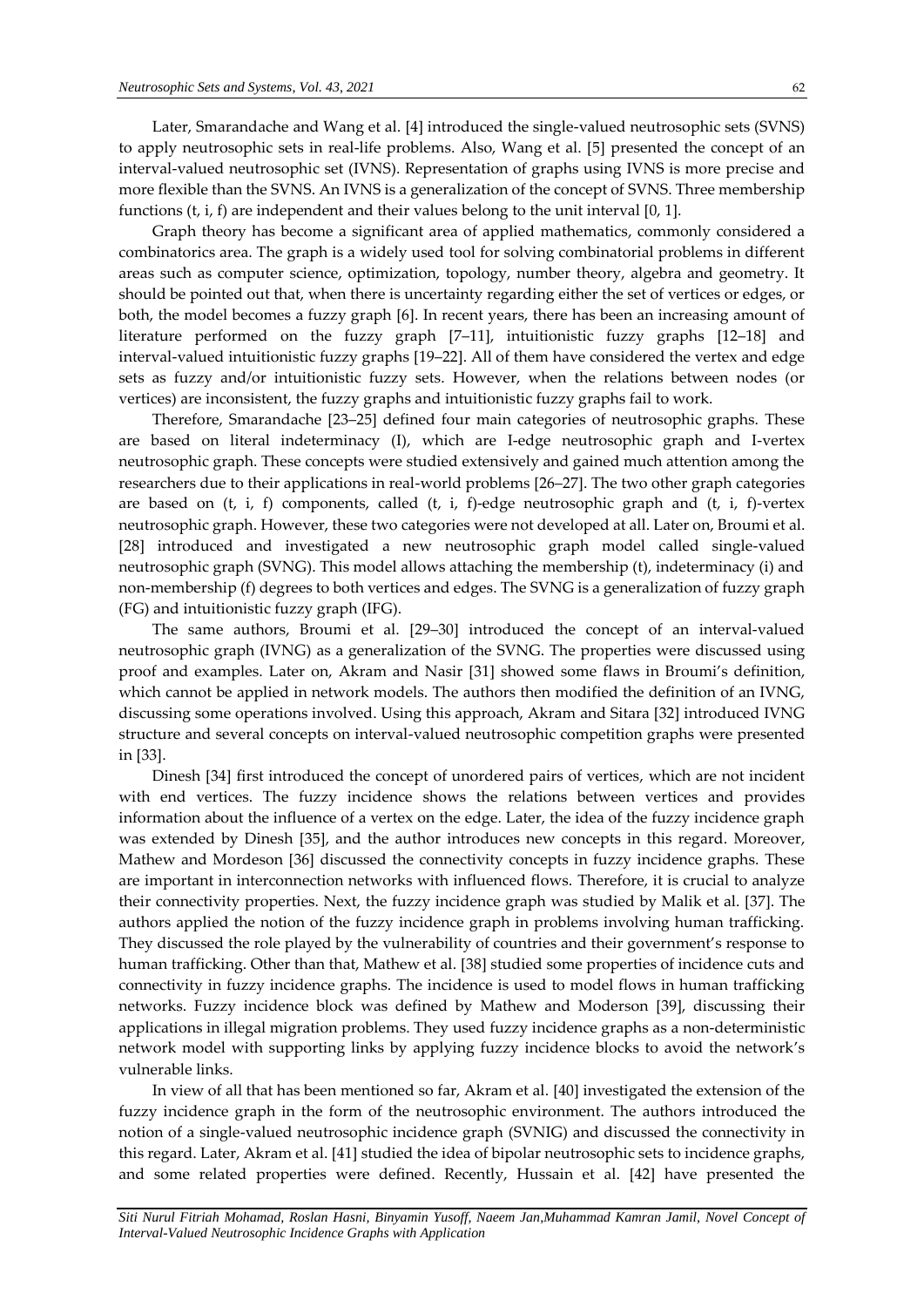neutrosophic vague incidence graph and defined the edge connectivity, the vertex connectivity, and pair connectivity in neutrosophic vague incidence graph. A summary of the author's contribution toward the incidence graph is presented in Table 1.

Based on the idea of SNVIG, in this paper we propose the interval-valued neutrosophic sets with incidence graph, representing a new concept, namely interval-valued neutrosophic incidence graphs (IVNIG). The properties related to IVNIG, such as strong edge, strong pair, strong cut pair and neutrosophic incidence cut pair are also discussed with suitable examples. The rest of this paper is instructed as follows: Part 2 contains a brief background about graphs and neutrosophic set applied later. We then introduce the concept of IVNIG graph and investigate its properties in Part 3. In Part 4, we apply the proposed method in application of finding the best route. In Part 5, illustrate the comparative study and advantages of the proposed method. Finally, Part 6 outlines the conclusion together with limitations of the study and suggest an open problem for future research.

| <b>Table 1.</b> Contribution of authors to including graphs |      |                                                          |  |  |
|-------------------------------------------------------------|------|----------------------------------------------------------|--|--|
| <b>Authors</b>                                              | Year | Contributions                                            |  |  |
| Dinesh [34]                                                 | 2012 | fuzzy incidence graph                                    |  |  |
| Dinesh [35]                                                 | 2016 | extended of fuzzy incidence graph                        |  |  |
| Mathew and Mordeson [36]                                    | 2017 | connectivity concepts in fuzzy incidence graph           |  |  |
| Mathew and Mordeson [39]                                    | 2017 | fuzzy incidence block                                    |  |  |
| Malik et al. [37]                                           | 2018 | fuzzy incidence graph in human trafficking               |  |  |
| Akram et al. [40]                                           | 2018 | single-valued neutrosophic incidence graph               |  |  |
| Mathew et al. [38]                                          | 2019 | incidence cuts and connectivity in fuzzy incidence graph |  |  |
| Akram et al. [41]                                           | 2019 | bipolar neutrosophic incidence graph                     |  |  |
| Hussain et al. [42]                                         | 2020 | neutrosophic vague incidence graph                       |  |  |

**Table 1.** Contribution of authors to incidence graphs

#### **2. Preliminaries**

In this part, some basic concepts related to neutrosophic sets, single-valued neutrosophic sets, interval-valued neutrosophic sets, fuzzy graph, single-valued neutrosophic graphs and interval-valued neutrosophic graphs are presented and used in the next parts.

## **Definition 2.1** [43]

A **fuzzy graph** is a pair of functions  $G = (\sigma, \mu)$ , where  $\sigma$  is a fuzzy subset of a non-empty set V and  $\mu$  is a symmetric fuzzy relation on  $\sigma$ , .i.e.,  $\sigma: V \to [0,1]$  and  $\mu: V \times V \to [0,1]$  such that  $\mu(uv) \leq \sigma(u) \wedge \sigma(v)$  for all  $u,v \in V$ . Here, uv denotes the edge between u and v while  $\sigma(u) \wedge \sigma(v)$  denotes the minimum of  $\sigma(u)$  and  $\sigma(v)$ .  $\sigma$  is called the fuzzy vertex set of V, while  $\;\mu\;$  is called the fuzzy edge set of E.

## **Definition 2.2** [36]

Let  $G = (V, E)$  be a graph,  $\sigma$  be a fuzzy subset of V,  $\mu$  be a fuzzy subset of E and  $\psi$  be a fuzzy subset of  $V\times E$ . If  $\psi = (v,e) \le \min(\sigma(v), \mu(e))$  for all  $v \in V$  and  $e \in E$ , then  $\psi$  is called a **fuzzy incidence** of G.

## **Definition 2.3** [36]

Let  $G = (V, E)$  be a graph and  $(\sigma, \mu)$  be a fuzzy subgraph of G. If  $\psi$  is a fuzzy incidence of G, then  $G = (\sigma, \mu, \psi)$  is called a **fuzzy incidence graph** of G. Any  $x \in V$  is said to be in support of  $\sigma$  if  $\sigma(x) > 0$ ,  $xy \in V \times V$  is said to be in support of  $\mu$  if  $\mu(xy) > 0$ , and  $(x, yz) \in V \times E$  is said to be in support of  $\psi$  if  $\psi(x,yz) > 0$ . The supports of  $\sigma, \mu$ , and  $\psi$ denoted as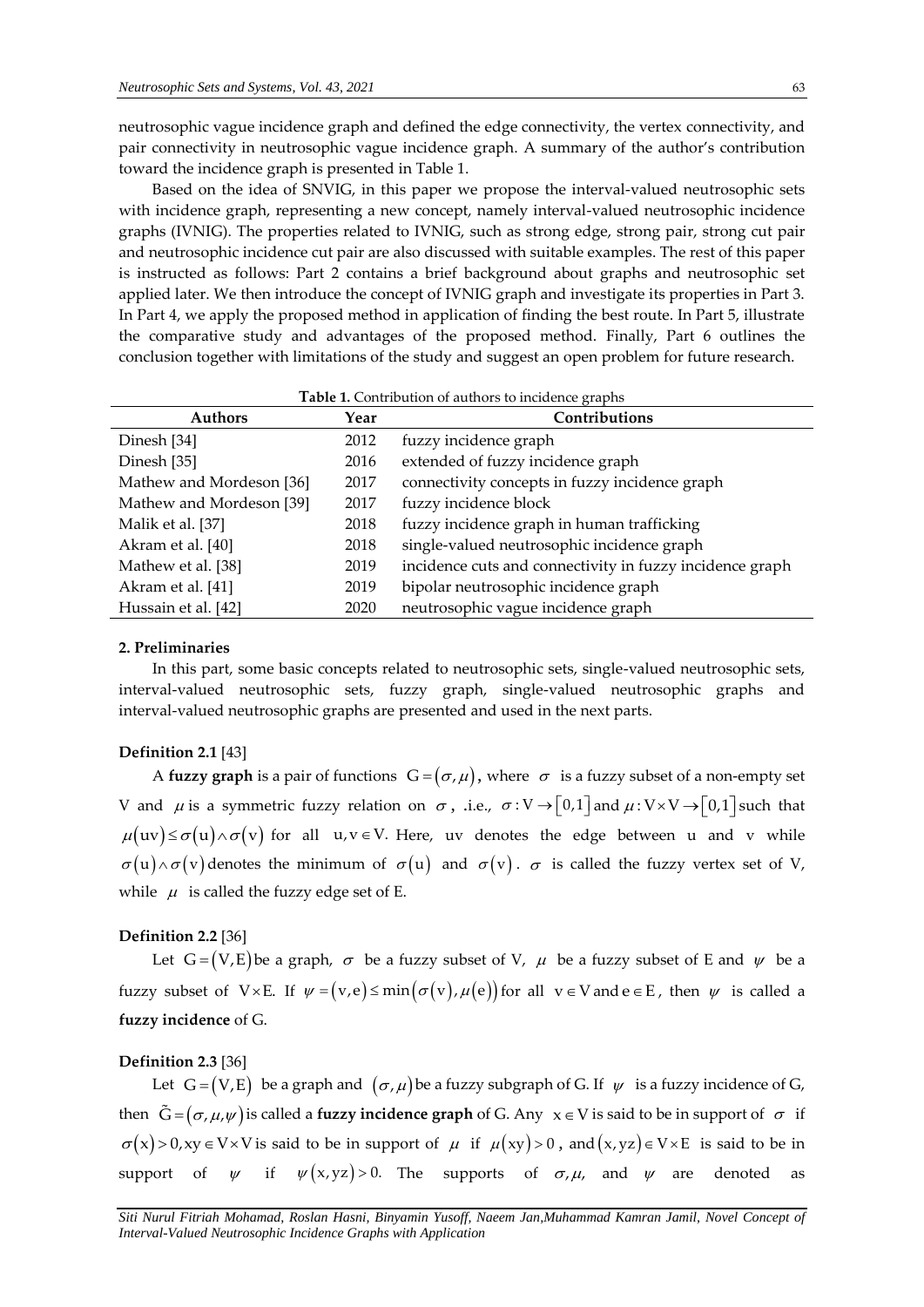$\sigma^*$ ,  $\mu^*$ , and  $\psi^*$ , respectively. Let  $xy \in \text{Supp}(\mu)$ . Then, xy is an edge of the fuzzy incidence graph  $\tilde{G} = (\sigma, \mu, \psi)$  and if  $(x, xy), (y, xy) \in \text{Supp}(\psi)$ , then  $(x, xy)$  and  $(y, xy)$  are called **pairs**. Two vertices v<sub>i</sub> and v<sub>j</sub> joined by a path in a fuzzy incidence graph are said to be **connected**. The  $\mathsf{incidence}$  strength of a fuzzy incidence graph  $\mathsf{G=}(\sigma,\mu,\psi)$ defined to be min  $\{\psi(\mathbf{v},\mathbf{e}) | (\mathbf{v},\mathbf{e}) \in \text{Supp } (\psi)\}.$ 

## **Definition 2.4** [44]

A **neutrosophic graph** is defined as a pair  $G(V,E)$  where

**rosophic graph** is defined as a pair  $G(V,E)$  where<br>i.  $V = \{v_1, v_2,..., v_n\}$  such that  $T_1 : V \rightarrow [0,1], I_1 : V \rightarrow [0,1]$  and  $F_1 : V \rightarrow [0,1]$  denote the degree of truth-membership function, indeterminacy function and falsity-membership function respectively, where  $0 \leq T_1(v) + I_1(v) + F_1(v) \leq 3$ 

ii.  $E \subseteq V \times V \rightarrow [0,1]$  where E is relation on V such that

$$
T_2 (uv) \le \min \{T_1 (u), T_1 (v)\},
$$
  
\n
$$
I_2 (uv) \le \min \{I_1 (u), I_1 (v)\},
$$
  
\n
$$
F_2 (uv) \le \max \{F_1 (u), F_1 (v)\},
$$
  
\nand 
$$
0 \le T_2 (uv) + I_2 (uv) + F_2 (uv) \le 3, \forall uv \in E
$$

## **Definition 2.5** [40]

Let  $G' = (V, E, I)$  be an incidence graph, where V is a vertex set of G, E is edge set of G and I is incidence of G, then a single-valued neutrosophic incidence graph is an ordered-triplet,  $\tilde{G} = (A, B, C)$  such that

- 1. A is a single-valued neutrosophic set on V
- 2. B is a single-valued neutrosophic relation on V
- 3. C is a single-valued neutrosophic subset of  $V \times E$  such that

$$
T_{C}(x, xy) \le \min\left\{T_{A}(x), T_{B}(xy)\right\},
$$
  
\n
$$
I_{C}(x, xy) \le \min\left\{I_{A}(x), I_{B}(xy)\right\},
$$
  
\n
$$
F_{C}(x, xy) \le \max\left\{F_{A}(x), F_{B}(xy)\right\}, \forall x \in V, xy \in E
$$

## **Definition 2.6** [45][46]

The interval-valued neutrosophic set A in X is defined by

ed neutrosophic set A in X is defined by  
\n
$$
A = \left\{ \left( x, \left[ t_{A}^{1}(x), t_{A}^{u}(x) \right], \left[ i_{A}^{1}(x), i_{A}^{u}(x) \right], \left[ f_{A}^{1}(x), f_{A}^{u}(x) \right] \right) : x \in X \right\},\
$$

where  $t^1_A(x)$ ,  $t^u_A(x)$ ,  $i^1_A(x)$ ,  $i^u_A(x)$ ,  $f^1_A(x)$  and  $f^u_A(x)$  are neutrosophic subsets of X such that

$$
t_A^l(x) \le t_A^u(x),
$$
  
\n
$$
i_A^l(x) \le i_A^u(x),
$$
 and  
\n
$$
t_A^l(x) \le f_A^u(x), \forall x \in X
$$

For any two interval-valued neutrosophic sets:

\n interval-valued neutrosophic sets:\n 
$$
A = \left\{ \left( x, \left[ t_A^1(x), t_A^u(x) \right], \left[ i_A^1(x), i_A^u(x) \right], \left[ f_A^1(x), f_A^u(x) \right] \right\} : x \in X \right\},
$$
\n and\n  $B = \left\{ \left( x, \left[ t_B^1(x), t_B^u(x) \right], \left[ i_B^1(x), i_B^u(x) \right], \left[ f_B^1(x), f_B^u(x) \right] \right\} : x \in X \right\},$ \n

define that,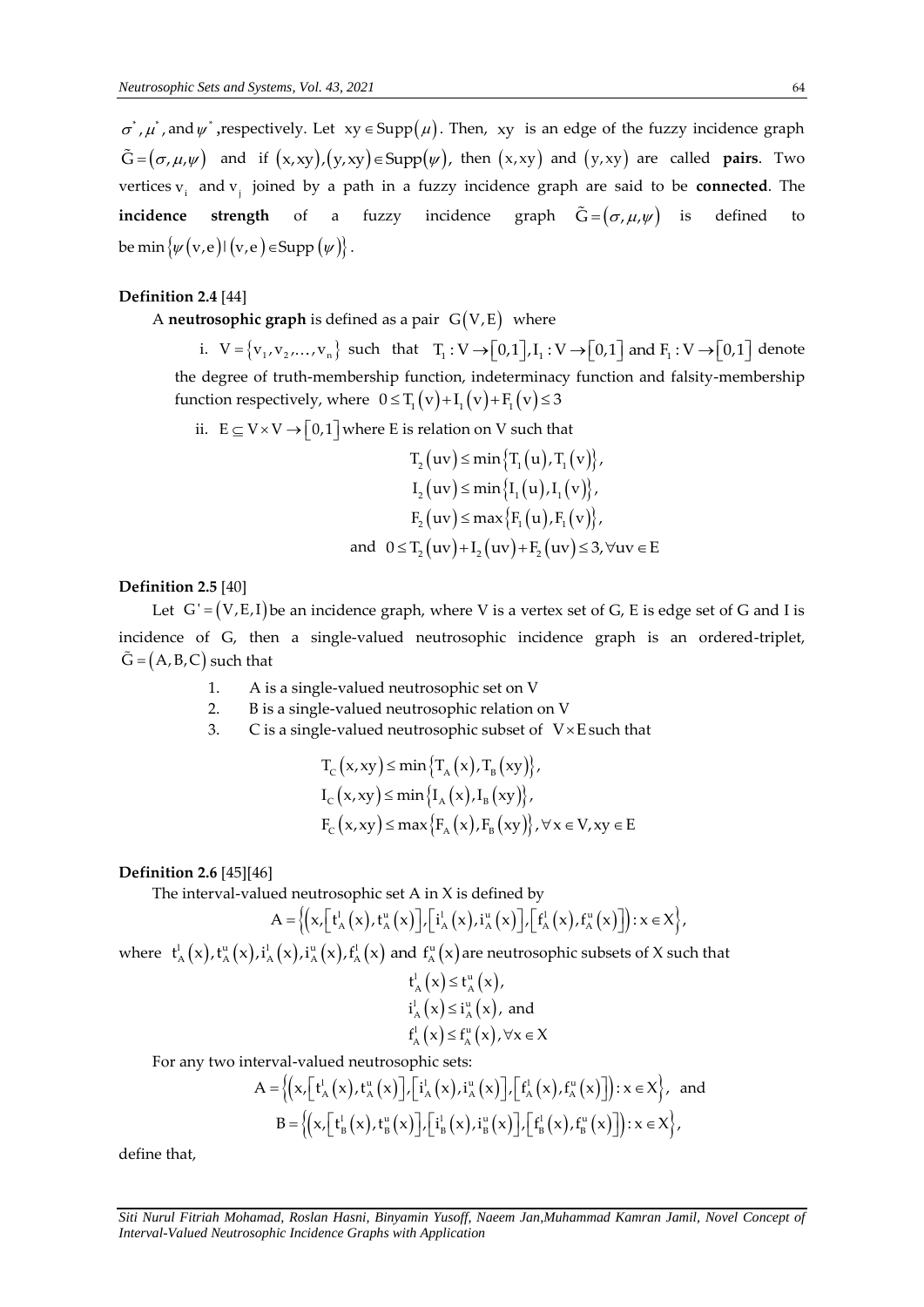$$
\begin{aligned}\n\text{At } \mathbf{z} & \text{at } \mathbf{z} & \text{at } \mathbf{z} & \text{at } \mathbf{z} & \text{at } \mathbf{z} & \text{at } \mathbf{z} & \text{at } \mathbf{z} & \text{at } \mathbf{z} & \text{at } \mathbf{z} & \text{at } \mathbf{z} & \text{at } \mathbf{z} & \text{at } \mathbf{z} & \text{at } \mathbf{z} & \text{at } \mathbf{z} & \text{at } \mathbf{z} & \text{at } \mathbf{z} & \text{at } \mathbf{z} & \text{at } \mathbf{z} & \text{at } \mathbf{z} & \text{at } \mathbf{z} & \text{at } \mathbf{z} & \text{at } \mathbf{z} & \text{at } \mathbf{z} & \text{at } \mathbf{z} & \text{at } \mathbf{z} & \text{at } \mathbf{z} & \text{at } \mathbf{z} & \text{at } \mathbf{z} & \text{at } \mathbf{z} & \text{at } \mathbf{z} & \text{at } \mathbf{z} & \text{at } \mathbf{z} & \text{at } \mathbf{z} & \text{at } \mathbf{z} & \text{at } \mathbf{z} & \text{at } \mathbf{z} & \text{at } \mathbf{z} & \text{at } \mathbf{z} & \text{at } \mathbf{z} & \text{at } \mathbf{z} & \text{at } \mathbf{z} & \text{at } \mathbf{z} & \text{at } \mathbf{z} & \text{at } \mathbf{z} & \text{at } \mathbf{z} & \text{at } \mathbf{z} & \text{at } \mathbf{z} & \text{at } \mathbf{z} & \text{at } \mathbf{z} & \text{at } \mathbf{z} & \text{at } \mathbf{z} & \text{at } \mathbf{z} & \text{at } \mathbf{z} & \text{at } \mathbf{z} &
$$

## **Definition 2.7** [31]

An interval-valued neutrosophic graph on a nonempty set X is a pair  $G = (A, B)$ , where A is an interval-valued neutrosophic set on X and B is an interval-valued neutrosophic relation on X such<br>that  $t^1_{\rm B}(xy) \le \min(t^1_{\rm A}(x), t^1_{\rm A}(y)), t^{\rm u}_{\rm B}(xy) \le \min(t^{\rm u}_{\rm A}(x), t^{\rm u}_{\rm A}(y)),$ that  $\left(1 \left(1 \right) \right)$   $\left(1 \left(1 \right) \right)$   $\left(1 \left(1 \right) \right)$   $\left(1 \left(1 \right) \right)$ 

$$
t_{B}^{1}(xy) \leq \min(t_{A}^{1}(x), t_{A}^{1}(y)), t_{B}^{u}(xy) \leq \min(t_{A}^{u}(x), t_{A}^{u}(y)),
$$
  
\n
$$
i_{B}^{1}(xy) \leq \min(i_{A}^{1}(x), i_{A}^{1}(y)), i_{B}^{u}(xy) \leq \min(i_{A}^{u}(x), i_{A}^{u}(y)),
$$
  
\n
$$
f_{B}^{1}(xy) \leq \min(f_{A}^{1}(x), f_{A}^{1}(y)), f_{B}^{u}(xy) \leq \min(f_{A}^{u}(x), f_{A}^{u}(y)), \forall x, y \in X.
$$

Note that B is called symmetric relation on A.

## **3. Interval-Valued Neutrosophic Incidence Graphs**

## **Definition 1**

An interval-valued neutrosophic incidence graph (IVNIG) of an incidence graph  $G = (V, E, I)$ 

is an ordered-triplet,  $\;\hat{\bm{\mathsf{G}}} \, {=} \big( \hat{\bm{\mathsf{X}}}, \hat{\bm{\mathsf{Y}}}, \hat{\bm{\mathsf{Z}}} \big)$ , such that

- 1.  $\hat{\chi}\;$  is an interval-valued neutrosophic set on  $\;$  V
- 2.  $\hat{\Upsilon}\;$  is an interval-valued neutrosophic relation on  $\;$  V
- 3.  $\hat{\mathrm{Z}}\;$  is an interval-valued neutrosophic subset of  $\;\mathrm{V}{\times}\mathrm{E}\;$  such that

A 
$$
\bigcup B = \begin{cases} x, max(t^k_x(x), t^k_y(x)) , max(t^k_x(x), t^k_y(x)) , max(t^k_x(x), t^k_y(x)) \\ max(t^k_x(x), t^k_y(x)) , min(t^k_x(x), t^k_y(x)) , min(t^k_x(x), t^k_y(x)) \\ A \cap B = \begin{cases} x, min(t^k_x(x), t^k_y(x)) , min(t^k_x(x), t^k_y(x)) , max(t^k_x(x), t^k_y(x)) , max(t^k_x(x), t^k_y(x)) \\ min(t^k_x(x), t^k_y(x)) , max(t^k_x(x), t^k_y(x)) , max(t^k_x(x), t^k_y(x)) \end{cases}
$$
  
\n**Definition 2.7 [31]  
\nAn interval-valued neutrosophic graph on a nonempty set X is a pair G = (A  
\nan interval-valued neutrosophic set on X and B is an interval-valued neutrosophic  
\nthat  
\n
$$
t^l_y(xy) \leq min(t^k_x(x), t^k_x(y)) , t^k_y(xy) \leq min(t^k_x(x), t^k_x(y)) ,
$$
\n
$$
t^l_y(xy) \leq min(t^k_x(x), t^k_x(y)) , t^k_y(xy) \leq min(t^k_x(x), t^k_x(y)) ,
$$
\n
$$
t^l_y(xy) \leq min(t^k_x(x), t^k_x(y)) , t^k_y(xy) \leq min(t^k_x(x), t^k_x(y)) ,
$$
\n
$$
t^l_y(xy) \leq min(t^k_x(x), t^k_x(y)) , t^k_y(xy) \leq min(t^k_x(x), t^k_x(y)) ,
$$
\n
$$
t^l_y(xy) \leq min(t^k_x(x), t^k_y(y)) , t^k_y(xy) \leq min(t^k_x(x), t^k_x(y)) ,
$$
\n
$$
t^l_y(xy) \leq min(t^l_x(x), t^k_y(y)) ,
$$
\n
$$
t^l_z(y, x, y) \leq min(t^l_x(y), T^k_y(w)) ,
$$
\n
$$
T^l_z(y, x, y) \leq min(t^l_x(y), T^l_y(w)) ,
$$
\n
$$
T^l_z(y, x, y) \leq min(t^l_x(y), T^l_y(w)) ,
$$
\n
$$
T^l_z(y, x, y) \leq min(t^l_x(y), T^l_y(w)) ,
$$
\n
$$
T^l_z(y, x, y) \leq
$$**

We now discuss an example of an IVNIG.

## **Example 1**

**1910 1**<br>Consider an incidence graph,  $G = (V, E, I)$  such that  $V = \{a, b, c, d\}$ ,  $E = \{ab, ac, bc, cd, ad\}$  and  $I = \{(a,ab), (b,ab), (a,ac), (c,ac), (b,bc), (c,bc), (c,cd), (d,cd), (a,ad), (d,ad)\},$  as shown in Figure 1. Let  $\hat G\!=\!\big(\hat X,\hat Y,\hat Z\big)$  be an IVNIG associated with G, as shown in Tables 2 – 4 and Figure 2. Also,

let  $\hat{\textbf{X}}$  be an interval-valued neutrosophic incidence set on V given as:

$$
\hat{X} = \begin{cases}\n(a,[0.1,0.4],[0.2,0.5],[0.3,0.7]), (b,[0.3,0.5],[0.2,0.6],[0.1,0.7]), \\
(c,[0.3,0.8],[0.4,0.9],[0.5,0.9]), (d,[0.4,0.7],[0.3,0.8],[0.4,0.9])\n\end{cases}
$$

 $\hat{\rm Y}$  be an interval-valued neutrosophic incidence relation on V given as: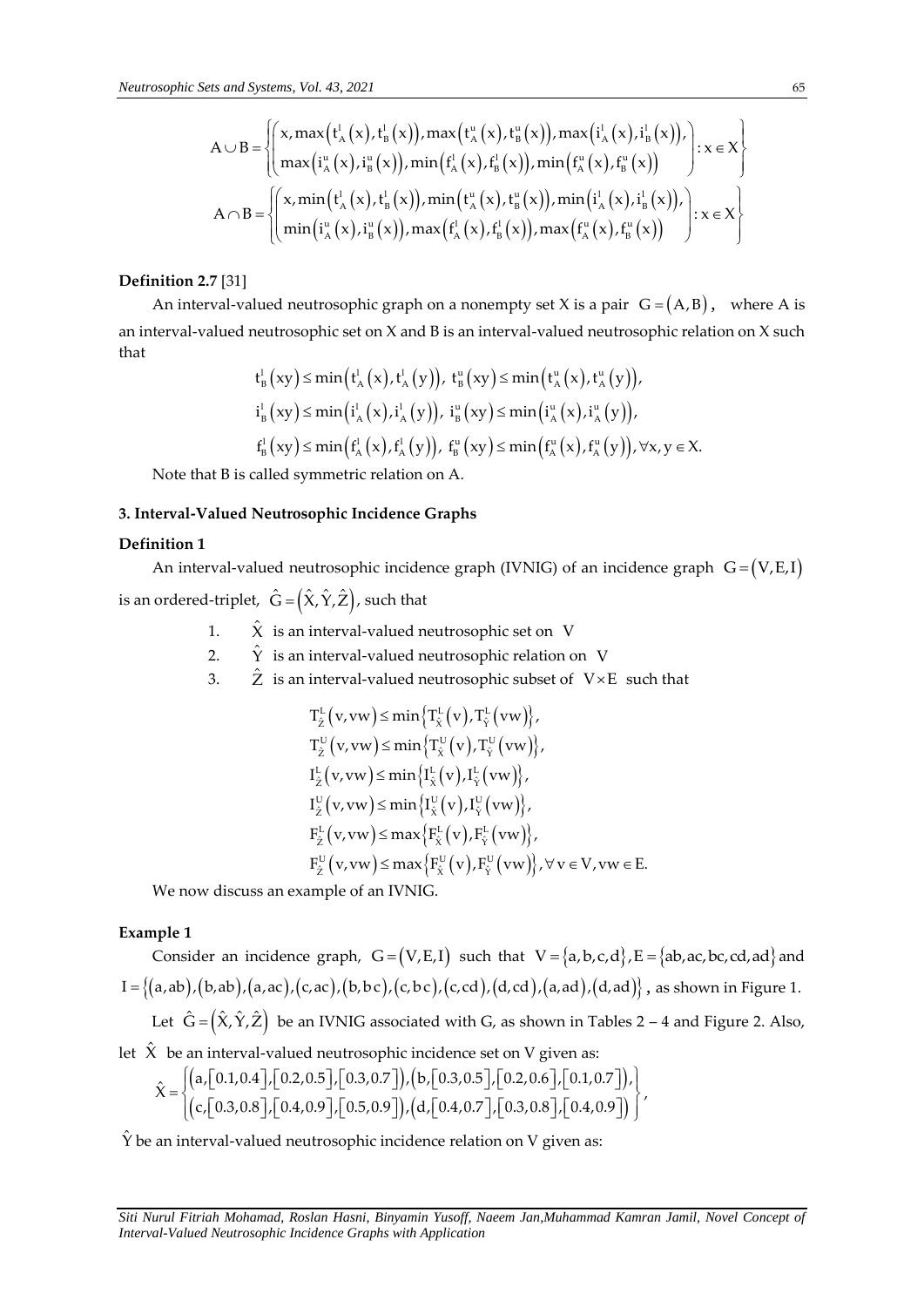c Sets and Systems, Vol. 43, 2021<br>(ab,[0.1,0.4],[0.2,0.5],[0.3,0.7]),(ac,[0.1,0.4],[0.2,0.5],[0.4,0.8]),(bc,[0.3,0.5],[0.2,0.6],[0.5,0.8]),<br>(cd,[0.3,0.7],[0.3,0.8],[0.5,0.8]),(ad,[0.1,0.4],[0.2,0.5],[0.4,0.8]) sophic Sets and Systems, Vol. 43, 2021<br>  $\hat{Y} = \begin{cases} (ab, [0.1, 0.4], [0.2, 0.5], [0.3, 0.7]), (ac, [0.1, 0.4], [0.2, 0.5], [0.4, 0.8]), (bc, [0.3, 0.5], [0.2, 0.6], [0.5, 0.8]), \\ (cd, [0.3, 0.7], [0.3, 0.8], [0.5, 0.8]), (ad, [0.1, 0.4], [0.2, 0.5], [0.4, 0.8]) \end{$ cd,[0.1,0.4],[0.2,0.5],[0.3,0.7]),(ac,[0.1,0.4],[0.2,0.5],[0.4,0.8]<br>ab,[0.1,0.4],[0.2,0.5],[0.3,0.7]),(ac,[0.1,0.4],[0.2,0.5],[0.4,0.8]<br>cd,[0.3,0.7],[0.3,0.8],[0.5,0.8]),(ad,[0.1,0.4],[0.2,0.5],[0.4,0.8] phic Sets and Systems, Vol. 43, 2021<br>  $=\begin{cases}\n(a\text{b}, [0.1, 0.4], [0.2, 0.5], [0.3, 0.7]), (ac, [0.1, 0.4], [0.2, 0.5], [0.4, 0.8]), (bc, [0.3, 0.5], [0.2, 0.6], [0.5, 0.8]), (cd, [0.3, 0.7], [0.3, 0.8], [0.5, 0.8]), (ad, [0.1, 0.4], [0.2, 0.5], [0.4, 0.8]\n\end{cases}$ lic Sets and Systems, Vol. 43, 2021<br>  $\left\{ \left( \text{ab}, [0.1, 0.4], [0.2, 0.5], [0.3, 0.7] \right), \left( \text{ac}, [0.1, 0.4], [0.2, 0.5], [0.4, 0.8] \right), \left( \text{bc}, [0.3, 0.5], [0.2, 0.6], [0.5, 0.8] \right), \left( \text{cd}, [0.3, 0.7], [0.3, 0.8], [0.5, 0.8] \right), \left( \text{ad}, [0.1, 0$ 

 $\hat{\mathrm{Z}}\;$  be an interval-valued neutrosophic incidence set on  $\mathrm{V}{\times}\mathrm{E}\,\text{given}$  as: ((a,ab),| 0.1,0.3 |,| 0.1,0.4 |,| 0.3,0.7 |),((b,ab),| 0.1,0.3 |,| 0.1,0.5 |,| 0.2,0.6 |). ((a,ac),| 0.1,0.3 |,| 0.1,0.5 |,| 0.3,0.8 |),((c,ac),| 0.1,0.4 |,| 0.1,0.4 |,| 0.4,0.8 |) (a, ab), [0.1,0.3], [0.1,0.4], [0.3,0.7]), ((b, ab), [0.1,0.3], [0.1,0.5], [0.2,0.6])<br>(a, ac), [0.1,0.3], [0.1,0.5], [0.3,0.8]), ((c, ac), [0.1,0.4], [0.1,0.4], [0.4,0.8]),<br>(b, bc), [0.2,0.5], [0.1,0.5], [0.4,0.7]), ((c, interval-valued neutrosophic incidence set on V×E given as:<br> $\left[\left((a,ab), [0.1,0.3], [0.1,0.4], [0.3,0.7]\right), \left((b,ab), [0.1,0.3], [0.1,0.5], [0.2,0.6]\right),\right]$ <br> $\left(\left((a, b), [0.1, 0.2], [0.1, 0.5], [0.2, 0.8], [0.1, 0.4], [0.1, 0.4], [0.4, 0.8],\right)\right)$  $\hat{Z} = \begin{cases} ((a, ac), [0.1, 0.3], [0.1, 0.5], [0.3, c)] \\ ((b, bc), [0.2, 0.5], [0.1, 0.5], [0.4, c)] \\ ((c, d), [0.2, 0.7], [0.2, 0.8], [0.4, c)] \end{cases}$ valued neutrosophic incidence set on  $V \times E$  given as:<br>  $[0.1, 0.3]$ ,  $[0.1, 0.4]$ ,  $[0.3, 0.7]$ ),  $((b, ab)$ ,  $[0.1, 0.3]$ ,  $[0.1, 0.5]$ ,  $[0.2, 0.6]$ ),<br>  $[0.1, 0.3]$ ,  $[0.1, 0.5]$ ,  $[0.3, 0.8]$ ),  $((c, ac)$ ,  $[0.1, 0.4]$ ,  $[0.$  $=\begin{cases} ((a,ab), [0.1,0.3], [0.1,0.4], [0.3,0.7]), ((b,ab), [0.1,0.3], [0.1,0.5], [0.2,0.6]) ,((a,ac), [0.1,0.3], [0.1,0.5], [0.3,0.8]), ((c,ac), [0.1,0.4], [0.1,0.4], [0.4,0.8]),((b,bc), [0.2,0.5], [0.1,0.5], [0.4,0.7]),((c,bc), [0.3,0.5], [0.2,0.6], [0.4,0.8]) ,((c,bc), [0.3,0.5], [0.2,0.$  $((a, ac), [0.1, 0.3], [0.1, 0.5], [0.3, 0.8]), ((c, ac), [0.1, 0.4], [0.1, 0.4], [0.4, 0.8]),$ <br>  $((b, bc), [0.2, 0.5], [0.1, 0.5], [0.4, 0.7]), ((c, bc), [0.3, 0.5], [0.2, 0.6], [0.4, 0.8]),$ <br>  $((c, cd), [0.3, 0.7], [0.3, 0.8], [0.4, 0.9]), ((d, cd), [0.3, 0.6], [0.2, 0.7], [0.3, 0.8]),$  $\Big| \big( (a, ad), [0.1, 0.4], [0.2, 0.4], [0.3, 0.7] \big), \big( (d, ad), [0.1, 0.4], [0.2, 0.5], [0.4, 0.8] \big) \Big|$ b,bc),  $[0.2, 0.5]$ ,  $[0.1, 0.5]$ ,  $[0.4, 0.7]$ ),  $((c, bc)$ ,  $[0.3, 0.5]$ ,  $[0.2, 0.6]$ ,  $[0.4, 0.8]$ ),<br>c,cd),  $[0.3, 0.7]$ ,  $[0.3, 0.8]$ ,  $[0.4, 0.9]$ ),  $((d, cd)$ ,  $[0.3, 0.6]$ ,  $[0.2, 0.7]$ ,  $[0.3, 0.8]$ ), c,cd),  $[0.3, 0.7]$ ,  $[0.3, 0.8]$ ,  $[0.4, 0.9]$ ),  $((d, cd), [0.3, 0.6]$ ,  $[0.2, 0.7]$ <br>a,ad),  $[0.1, 0.4]$ ,  $[0.2, 0.4]$ ,  $[0.3, 0.7]$ ),  $((d, ad), [0.1, 0.4]$ ,  $[0.2, 0.5]$ [0.3,0.7]),((b,ab),[0.1,0.3],[0.1,0.3],[0.2,0.6]),<br>[0.3,0.8]),((c,ac),[0.1,0.4],[0.1,0.4],[0.4,0.8]),<br>[0.4,0.7]),((c,bc),[0.3,0.5],[0.2,0.6],[0.4,0.8]), [0.1,0.3], [0.1,0.5], [0.3,0.8]), ((c,ac), [0.1,0.4], [0.1,0.4], [0.4,0.8]),<br>[0.2,0.5], [0.1,0.5], [0.4,0.7]), ((c,bc), [0.3,0.5], [0.2,0.6], [0.4,0.8]),<br>[0.3,0.7], [0.3,0.8], [0.4,0.9]), ((d,cd), [0.3,0.6], [0.2,0.7], [0  $\begin{split} &\left[0.2, 0.5\right], \left[0.1, 0.5\right], \left[0.4, 0.7\right]\right), \left((\text{c}, \text{bc}), \left[0.3, 0.5\right], \left[0.2, 0.6\right], \left[0.4, 0.8\right]\right), \ &\left[0.3, 0.7\right], \left[0.3, 0.8\right], \left[0.4, 0.9\right]\right), \left((\text{d}, \text{cd}), \left[0.3, 0.6\right], \left[0.2, 0.7\right], \left[0.3, 0.8\right]\right), \ &\left[0.1,$  $\begin{bmatrix} 0.3, 0.8 \\ 0.4, 0.8 \end{bmatrix}$ interval-valued neutrosophic incidence set on V×E given as:<br>  $\left[ ((a,ab), [0.1, 0.3], [0.1, 0.4], [0.3, 0.7]), ((b,ab), [0.1, 0.3], [0.1, 0.5], [0.2, 0.6]), (\text{a.s.}) [0.1, 0.3], [0.1, 0.3], [0.1, 0.4], [0.4, 0.8] \right]$   $\begin{bmatrix} ((a, ac), [0.1, 0.3], [0.1, 0.5], [0.3, 0.8]), ((c, ac), [0.1, 0.4], [0.1, 0.4], [0.4, 0.8]), ((b, bc), [0.2, 0.5], [0.1, 0.5], [0.4, 0.7]), ((c, bc), [0.3, 0.5], [0.2, 0.6], [0.4, 0.8]), ((c, cd), [0.3, 0.7], [0.3, 0.8], [0.4, 0.9]), ((d, cd), [0.3, 0.6], [0.2, 0.7], [0.3, 0.8]), \end{b$  $\left\{\begin{array}{l} (0.5,0.2), (0.2,0.5), (0.1,0.5), (0.4,0.7), (0.5,0.5), (0.5,0.5), (0.2,0.6), (0.4,0.8), (0.3,0.7), (0.3,0.8), (0.3,0.8), (0.4,0.9), (0.3,0.6), (0.3,0.6), (0.3,0.8), (0.3,0.8), (0.4,0.8), (0.4,0.8), (0.4,0.8), (0.4,0.8), (0.4,0.8), (0.4,0.8), (0.4,0.8), (0.$ 



**Figure 1.** Incidence graph

| <b>Table 2. IVNIG set on V</b> |   |                                                                                                                                                                     |  |  |  |
|--------------------------------|---|---------------------------------------------------------------------------------------------------------------------------------------------------------------------|--|--|--|
|                                | a |                                                                                                                                                                     |  |  |  |
|                                |   | $t_{\hat{y}}$ [0.1,0.4] [0.3,0.5] [0.3,0.8] [0.4,0.7]                                                                                                               |  |  |  |
|                                |   | $i_{\hat{x}}$ [0.2,0.5] [0.2,0.6] [0.4,0.9] [0.3,0.8]                                                                                                               |  |  |  |
| $f_{\hat{\mathbf{v}}}$         |   | $\begin{bmatrix} 0.3, 0.7 \end{bmatrix}$ $\begin{bmatrix} 0.1, 0.7 \end{bmatrix}$ $\begin{bmatrix} 0.5, 0.9 \end{bmatrix}$ $\begin{bmatrix} 0.4, 0.9 \end{bmatrix}$ |  |  |  |

# **Table 3.** IVNIG relation on V

|                                                                      | ab ac bc cd ad |  |
|----------------------------------------------------------------------|----------------|--|
| $t_{\hat{y}}$ [0.1, 0.4] [0.1, 0.4] [0.3, 0.5] [0.3, 0.7] [0.1, 0.4] |                |  |
| $i_{\hat{Y}}$ [0.2,0.5] [0.2,0.5] [0.2,0.6] [0.3,0.8] [0.2,0.5]      |                |  |
| $f_{\gamma}$ [0.3,0.7] [0.4,0.8] [0.5,0.8] [0.5,0.8] [0.4,0.8]       |                |  |

# Table 4. IVNIG set on  $V \times E$

|  |  |  | $(a,ab)$ $(b,ab)$ $(a,ac)$ $(c,ac)$ $(b,bc)$ $(c,bc)$ $(c,cd)$ $(d,cd)$ $(a,ad)$ $(d,ad)$                                                                                                                                                                                                                                                                                              |  |  |
|--|--|--|----------------------------------------------------------------------------------------------------------------------------------------------------------------------------------------------------------------------------------------------------------------------------------------------------------------------------------------------------------------------------------------|--|--|
|  |  |  | $t_{\hat{z}}$ [0.1,0.3] [0.1,0.3] [0.1,0.3] [0.1,0.4] [0.2,0.5] [0.3,0.5] [0.3,0.7] [0.3,0.6] [0.1,0.4] [0.1,0.4]                                                                                                                                                                                                                                                                      |  |  |
|  |  |  | $i_2$ $[0.1, 0.4]$ $[0.1, 0.5]$ $[0.1, 0.5]$ $[0.1, 0.4]$ $[0.1, 0.5]$ $[0.2, 0.6]$ $[0.3, 0.8]$ $[0.2, 0.7]$ $[0.2, 0.4]$ $[0.2, 0.5]$                                                                                                                                                                                                                                                |  |  |
|  |  |  | $f_2$ $\begin{bmatrix} 0.3, 0.7 \end{bmatrix}$ $\begin{bmatrix} 0.2, 0.6 \end{bmatrix}$ $\begin{bmatrix} 0.3, 0.8 \end{bmatrix}$ $\begin{bmatrix} 0.4, 0.8 \end{bmatrix}$ $\begin{bmatrix} 0.4, 0.8 \end{bmatrix}$ $\begin{bmatrix} 0.4, 0.9 \end{bmatrix}$ $\begin{bmatrix} 0.3, 0.8 \end{bmatrix}$ $\begin{bmatrix} 0.3, 0.7 \end{bmatrix}$ $\begin{bmatrix} 0.4, 0.8 \end{bmatrix}$ |  |  |

*Siti Nurul Fitriah Mohamad, Roslan Hasni, Binyamin Yusoff, Naeem Jan,Muhammad Kamran Jamil, Novel Concept of*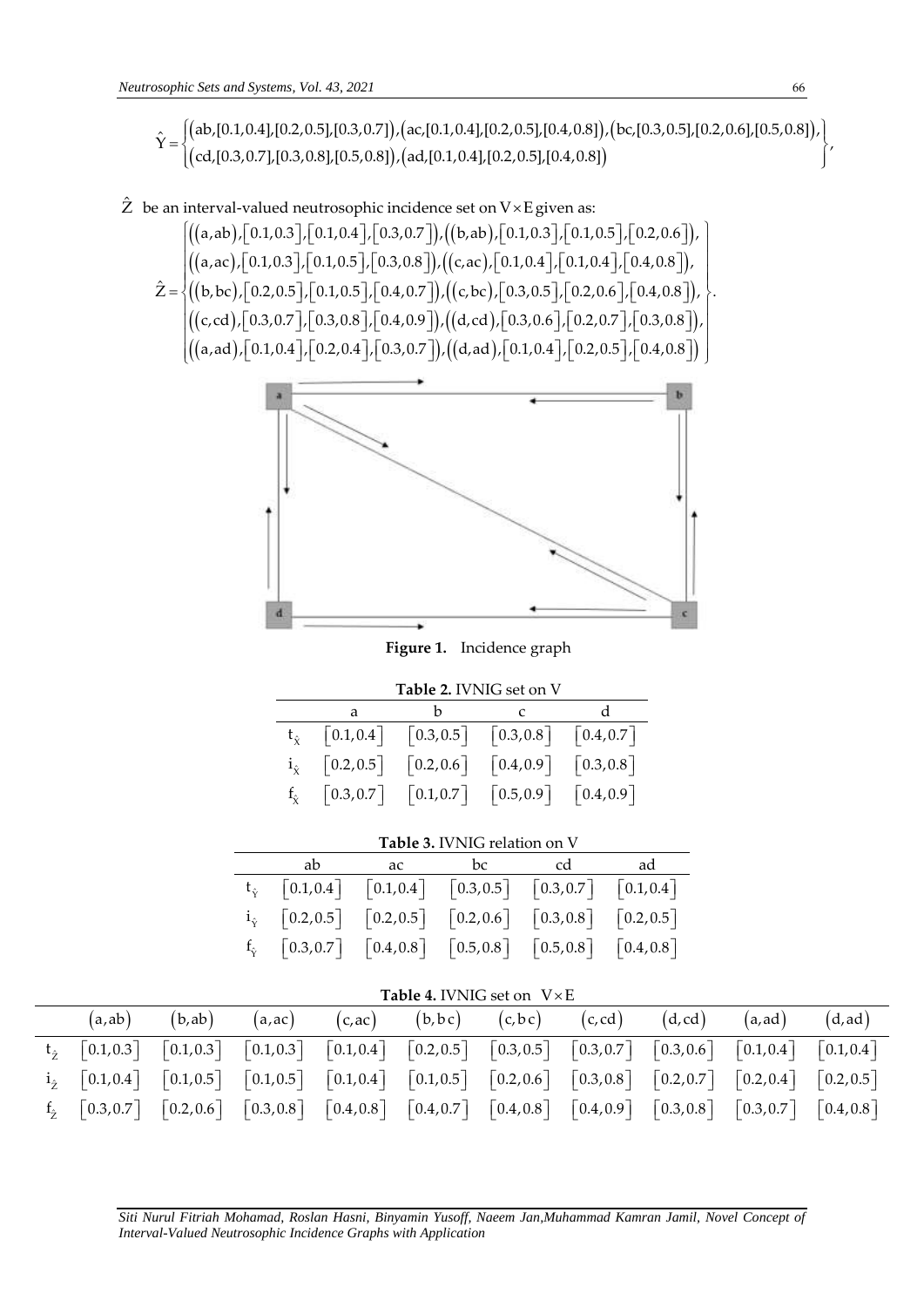

**Figure 2** Interval-valued neutrosophic incidence graph

## **Definition 2**

**intion 2**  
\nThe support of an IVNIG 
$$
\hat{G} = (\hat{X}, \hat{Y}, \hat{Z})
$$
 is denoted by  $G^* = (X^*, Y^*, Z^*)$  where  
\n
$$
X^* = \sup p(\hat{X}) = \{v \in V : [T_A^L(v), T_A^U(v)] > 0, [I_A^L(v), I_A^U(v)] > 0, [F_A^L(v), F_A^U(v)] > 0\}
$$
\n
$$
Y^* = \sup p(\hat{Y}) = \{vw \in E : [T_B^L(vw), T_B^U(vw)] > 0, [I_B^L(vw), I_B^U(vw)] > 0, [F_B^L(vw), F_B^U(vw)] > 0\}
$$
\n
$$
Z^* = \sup p(\hat{Z}) = \begin{cases} (v, vw) \in I : [T_C^L(v, vw), T_C^U(v, vw)] > 0, [I_C^L(v, vw), I_C^U(v, vw)] > 0, \\ [F_C^L(v, vw), F_C^U(v, vw)] > 0 \end{cases}
$$

#### **Definition 3**

If  $vw \in Y$ , then  $vw$  is an edge of the IVNIG  $\hat{G} = (\hat{X}, \hat{Y}, \hat{Z})$ , while if  $(v, vw), (w, vw) \in Z^*$ , then  $(v,vw)$ and $(w,vw)$  are called pairs of  $\hat G$  =  $\big(\hat X,\hat Y,\hat Z\big)$ .

## **Definition 4**

A sequence

Q: 
$$
z_0
$$
,  $(z_0, z_0 z_1)$ ,  $z_0 z_1$ ,  $(z_1, z_0 z_1)$ ,  $z_1$ ,  $(z_1, z_1 z_2)$ ,  $z_1 z_2$ ,  $(z_2, z_1 z_2)$ ,  $z_2$ , ...,  $z_{n-1}$ ,  $(z_{n-1}, z_{n-1} z_n)$ ,  $z_{n-1} z_n$ ,  $(z_n, z_{n-1} z_n)$ ,  $z_n$ 

of vertices, edges and pairs in  $\hat{G}$  is known as a walk. It is a closed walk if  $z_0 = z_n$ . In contrast, if all edges are distinct, it is a trail, while if the pairs are distinct, then it is an incidence trail. Q is called a path if the vertices are distinct. A path is called a cycle if the initial and end vertices of the path are the same. Any two vertices of  $\ \hat G\ \$ are said to be connected if a path joins them.

## **Example 2**

In Example 1 presented earlier

 $Q_i$ :  $a_i(a,ac)$ ,  $ac_i(c,ac)$ ,  $c_i(c,cd)$ ,  $cd_i(d,cd)$ ,  $d_i(d,da)$ ,  $da_i(a,da)$ , a

is known as a walk. In fact, it is a closed walk since the initial and final vertices are the same. It is not a path, but it is a trail and an incidence trail.

 $Q_2$ : a, (a, ac), ac, (c, ac), c, (c, cd), cd, (d, cd), d

On the other hand,  $\, {\rm Q}_{{\scriptscriptstyle 2}}$ -is a walk, path, trail and an incidence trail.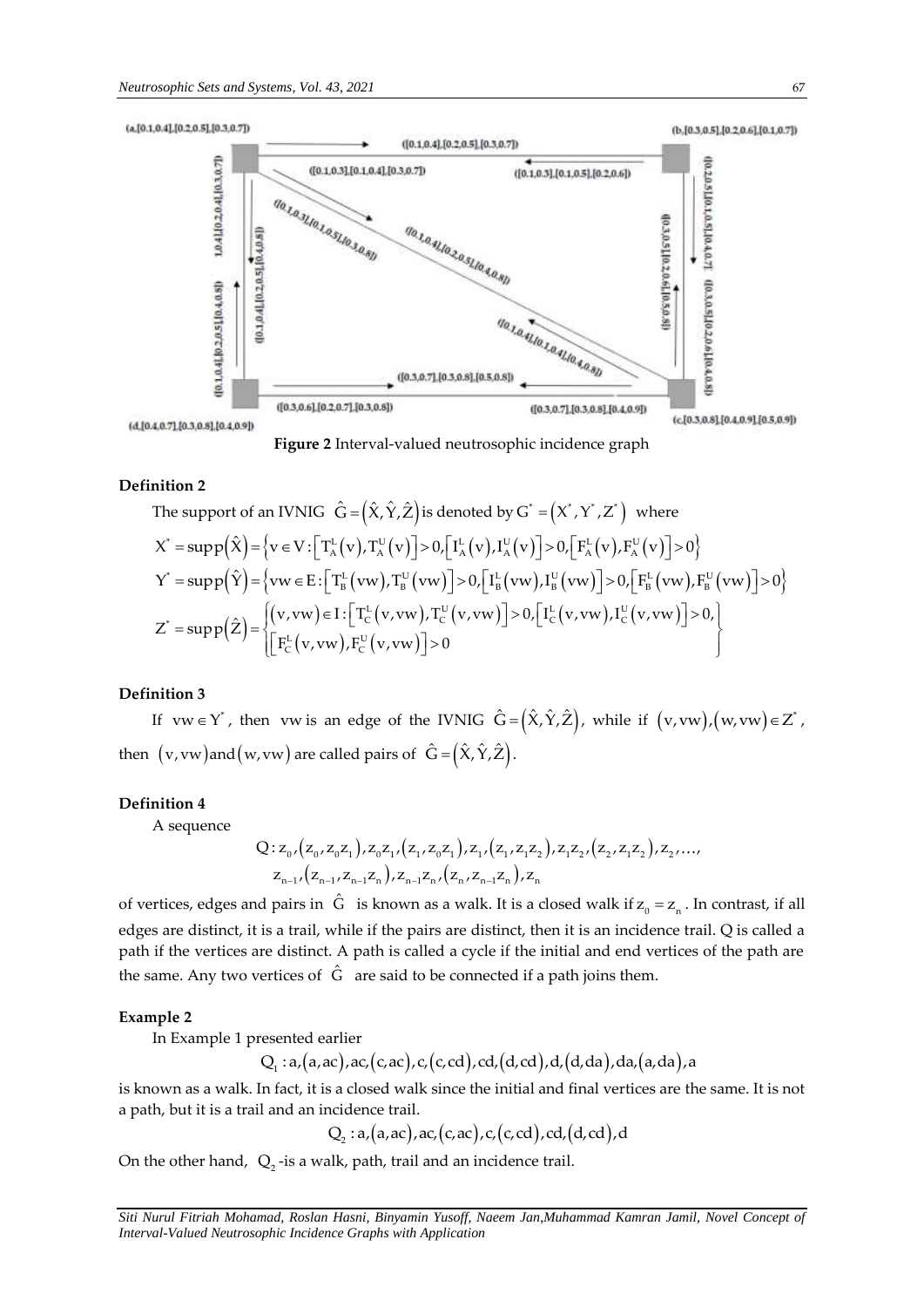## **Definition 5**

Let  $\hat{G} = (\hat{X}, \hat{Y}, \hat{Z})$  be an IVNIG. Then,  $\hat{H} = (\hat{L}, \hat{M}, \hat{N})$  is an interval-valued neutrosophic incidence subgraph of  $\hat G$  if  $\hat L \subseteq \hat X$ , $\hat M \subseteq \hat Y$  and  $\hat N \subseteq \hat Z$  .  $\hat H$  is an interval-valued neutrosophic incidence spanning subgraph of  $\hat{G}$  if  $\hat{L}^* = X^*$ .

### **Definition 6**

In an IVNIG, the strength of a path,  $\overline{P}$  is an ordered triplet denoted by  $\overline{S}(\overline{P}) = (\overline{s}_1, \overline{s}_2, \overline{s}_3)$ , where

$$
\begin{aligned} &\overline{s}_1 = \min \left\{ \left[ T_Y^L \left( xy \right) , T_Y^U \left( xy \right) \right] : xy \in \overline{P} \right\} \\ &\overline{s}_2 = \min \left\{ \left[ I_Y^L \left( xy \right) , I_Y^U \left( xy \right) \right] : xy \in \overline{P} \right\} \\ &\overline{s}_3 = \max \left\{ \left[ F_Y^L \left( xy \right) , F_Y^U \left( xy \right) \right] : xy \in \overline{P} \right\} \end{aligned}
$$

Similarly, the incidence strength of a path,  $\bar{P}$  in an IVNIG is denoted by  $\overline{IS}(\bar{P}) = (i\bar{s}_1, i\bar{s}_2, i\bar{s}_3)$ , where

$$
i\overline{s}_{1} = \min \left\{ \left[ T_{Z}^{L} (x, xy), T_{Z}^{U} (x, xy) \right] : (x, xy) \in \overline{P} \right\}
$$
  
\n
$$
i\overline{s}_{2} = \min \left\{ \left[ I_{Z}^{L} (x, xy), I_{Z}^{U} (x, xy) \right] : (x, xy) \in \overline{P} \right\}
$$
  
\n
$$
i\overline{s}_{3} = \max \left\{ \left[ F_{Z}^{L} (x, xy), F_{Z}^{U} (x, xy) \right] : (x, xy) \in \overline{P} \right\}
$$

#### **Example 3**

Let  $G = (V, E, I)$  be an incidence graph and  $\hat{G} = (\hat{X}, \hat{Y}, \hat{Z})$  is an IVNIG associated with G, which is shown in Tables 2 – 4. Clearly,  $\overline{P}_1$ :  $a,(a,ac),ac,(c,ac),c,(c,cd),cd,(d,cd),d$  is a path in  $\hat{G}$ .

The strength of the path  $\bar{P}_1$  is  $S(\bar{P}_1) = ([0.1, 0.4], [0.2, 0.5], [0.5, 0.8])$  while the incidence strength of  $\overline{P}_1$  is  $IS(\overline{P}_1) = ([0.1, 0.3], [0.1, 0.4], [0.4, 0.9]).$ 

## **Definition 7**

In an IVNIG, the greatest strength of the path from m to n, where m,  $n \in A^* \cup B^*$  is the maximum strength of all paths from m to n. Moreover,  $\bar{S}^{\infty}(m,n)$  is sometimes called the connectedness between m to n.

$$
\overline{S}^{\infty}(m,n) = \max \{ \overline{S}(P_1), \overline{S}(P_2), \overline{S}(P_3), \ldots \}
$$
  
=  $(\overline{s}_1^{\infty}, \overline{s}_2^{\infty}, \overline{s}_3^{\infty})$   
=  $(\max (\overline{s}_{11}, \overline{s}_{12}, \overline{s}_{13}, \ldots), \max (\overline{s}_{21}, \overline{s}_{22}, \overline{s}_{23}, \ldots), \min (\overline{s}_{31}, \overline{s}_{32}, \overline{s}_{33}, \ldots))$ 

Similarly, the greatest incidence strength of the path from  $m$  to n, where  $m, n \in A^* \cup B^*$  is the maximum incidence strength of all paths from m to n, given by y, the greatest incidence strength of the<br>cidence strength of all paths from m to i<br> $I\overline{S}^*(m,n) = max\{I\overline{S}(P_1), I\overline{S}(P_2), I\overline{S}(P_3),$ <br> $(i=n:i=n)$ 

$$
\begin{aligned}\n\overline{IS}^{\infty}(m,n) &= \max\{I\overline{S}(P_1), I\overline{S}(P_2), I\overline{S}(P_3),...\} \\
&= \left(i\overline{s}_1^{\infty}, i\,\overline{s}_2^{\infty}, i\,\overline{s}_3^{\infty}\right) \\
&= \left(\max\{i\overline{s}_{11}, i\,\overline{s}_{12}, i\,\overline{s}_{13},...\}, \max\{i\overline{s}_{21}, i\,\overline{s}_{22}, i\,\overline{s}_{23},...\}\right),\n\end{aligned}
$$

where  $P_i$ ,  $i = 1,2,3,...$  are different paths from m to n.  $I\overline{S}^{\infty}(m,n)$  is sometimes referred to as the incidence connectedness between m to n.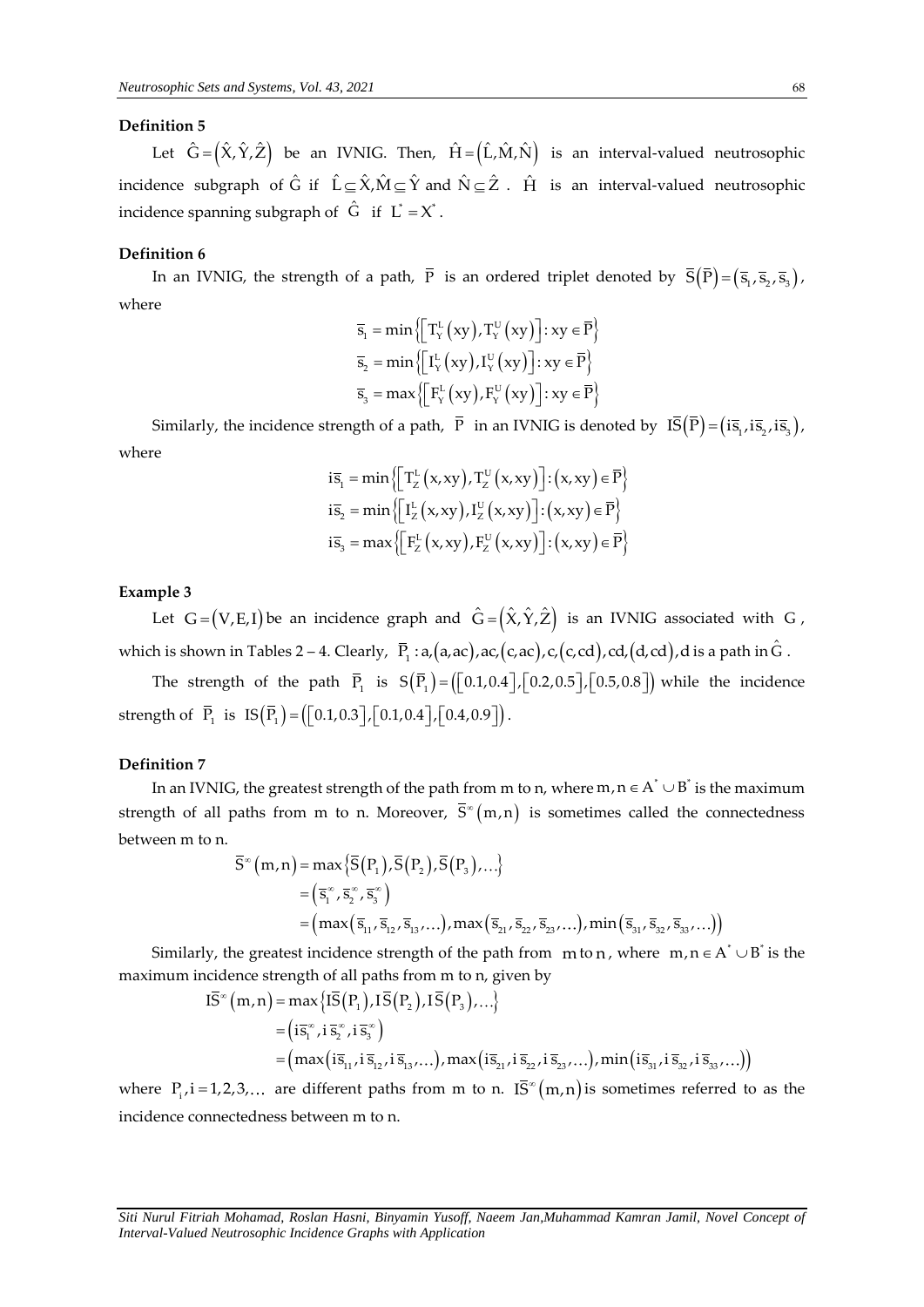## **Example 4**

In the IVNIG given in Tables 2 - 4, the total paths from vertex *b* to *d* are given as follows:

Then takes 2, the total paths from (circle to the graph),

\n
$$
\overline{P}_1: b, (b, bc), bc, (c, bc), c, (c, cd), cd, (d, cd), d
$$

\n
$$
\overline{P}_2: b, (b, ab), ab, (a, ab), a, (a, ad), ad, (d, ad), d
$$

\n
$$
\overline{P}_3: b, (b, bc), bc, (c, bc), c, (c, ac), ac, (a, ac), a, (a, ad), ad, (d, ad), d
$$

\n
$$
\overline{P}_4: b, (b, ab), ab, (a, ab), a, (a, ac), ac, (c, ac), c, (c, cd), cd, (d, cd), d
$$

The corresponding incidence strengths of each path are

$$
IS(\bar{P}_1) = (\bar{s}_{11}, \bar{s}_{21}, \bar{s}_{31}) = ([0.3, 0.5], [0.2, 0.6], [0.5, 0.8])
$$
  
\n
$$
IS(\bar{P}_2) = (\bar{s}_{12}, \bar{s}_{22}, \bar{s}_{32}) = ([0.1, 0.4], [0.2, 0.5], [0.4, 0.8])
$$
  
\n
$$
IS(\bar{P}_3) = (\bar{s}_{13}, \bar{s}_{23}, \bar{s}_{33}) = ([0.1, 0.4], [0.2, 0.5], [0.5, 0.8])
$$
  
\n
$$
IS(\bar{P}_4) = (\bar{s}_{14}, \bar{s}_{24}, \bar{s}_{34}) = ([0.1, 0.4], [0.2, 0.5], [0.5, 0.8])
$$

Hence, the greatest incidence strength of the path form is calculated as follows:

Hence, the greatest incidence strength of the path form is calculated as follows:  
\n
$$
\overline{IS}^{\infty}(b,d) = \max\{IS(\overline{P}_1),IS(\overline{P}_2),IS(\overline{P}_3),IS(\overline{P}_4)\}
$$
\n
$$
= (\max\{is_{11}, is_{12}, is_{13}, is_{14}\}, \max\{is_{21}, is_{22}, is_{23}, is_{24}\}, \min\{is_{31}, is_{32}, is_{33}, is_{34}\})
$$
\n
$$
= (\max\{[0.3, 0.5], [0.1, 0.4], [0.1, 0.4], [0.1, 0.4]\}, \max\{[0.2, 0.6], [0.2, 0.5], [0.2, 0.5], [0.2, 0.5]\}, \min\{[0.5, 0.8], [0.5, 0.8]\} = ([0.3, 0.5], [0.2, 0.6], [0.4, 0.8]).
$$

## **Definition 8**

An IVNIG  $\hat{G} = (\hat{X}, \hat{Y}, \hat{Z})$  is a cycle if and only if the underlying graph  $G^* = (X^*, Y^*, Z^*)$  is a cycle.

# **Definition 9**

The IVNIG  $\hat{G} = (\hat{X}, \hat{Y}, \hat{Z})$  is a neutrosophic cycle if and only if,  $G^* = (X^*, Y^*, Z^*)$  is a cycle, and there exists no unique edge  $vw \in Y^*$ , such that<br>  $T_v^L(vw) = \min \{ T_v^L(xy) : xy \in Y^* \}, T_v^U(vw) = \min \{ T_v^U(xy) : xy \in Y^* \}$  $vw \in Y^*$ , such that<br>= min  $\left\{T^L_Y(xy): xy \in Y^*\right\}$ ,  $T^U_Y(vw) = min\left\{T^U_Y(xy): xy \in Y^*\right\}$ ,

$$
\begin{array}{l} \text{que edge } \text{vw} \in Y^*, \text{ such that} \\ T^L_Y\left(\text{vw}\right) = \min\left\{T^L_Y\left(xy\right): xy \in Y^*\right\}, T^U_Y\left(\text{vw}\right) = \min\left\{T^U_Y\left(xy\right): xy \in Y^*\right\}, \\ I^L_Y\left(\text{vw}\right) = \min\left\{I^L_Y\left(xy\right): xy \in Y^*\right\}, \ I^U_Y\left(\text{vw}\right) = \min\left\{I^U_Y\left(xy\right): xy \in Y^*\right\}, \\ F^L_Y\left(\text{vw}\right) = \max\left\{F^L_Y\left(xy\right): xy \in Y^*\right\}, F^U_Y\left(\text{vw}\right) = \max\left\{F^U_Y\left(xy\right): xy \in Y^*\right\}. \end{array}
$$

# **Definition 10**

The IVNIG  $\hat{G} = (\hat{X}, \hat{Y}, \hat{Z})$  is a neutrosophic incidence cycle if, and only if it is a neutrosophic cycle and there exists no unique pair  $(v, vw) \in Z^*$ , such that<br>  $T_Z^L(v, vw) = \min \{ T_Z^L(x, xy) : (x, xy) \in Z^* \}$ 

$$
T_{z}^{L}(v,vw) = \min\left\{T_{z}^{L}(x,xy): (x,xy) \in Z^{*}\right\}, T_{z}^{U}(v,vw) = \min\left\{T_{z}^{U}(x,xy): (x,xy) \in Z^{*}\right\}, T_{z}^{L}(v,vw) = \min\left\{T_{z}^{L}(x,xy): (x,xy) \in Z^{*}\right\}, T_{z}^{U}(v,vw) = \min\left\{T_{z}^{U}(x,xy): (x,xy) \in Z^{*}\right\}, F_{z}^{L}(v,vw) = \max\left\{F_{z}^{L}(x,xy): (x,xy) \in Z^{*}\right\}, F_{z}^{U}(v,vw) = \max\left\{F_{z}^{U}(x,xy): (x,xy) \in Z^{*}\right\}.
$$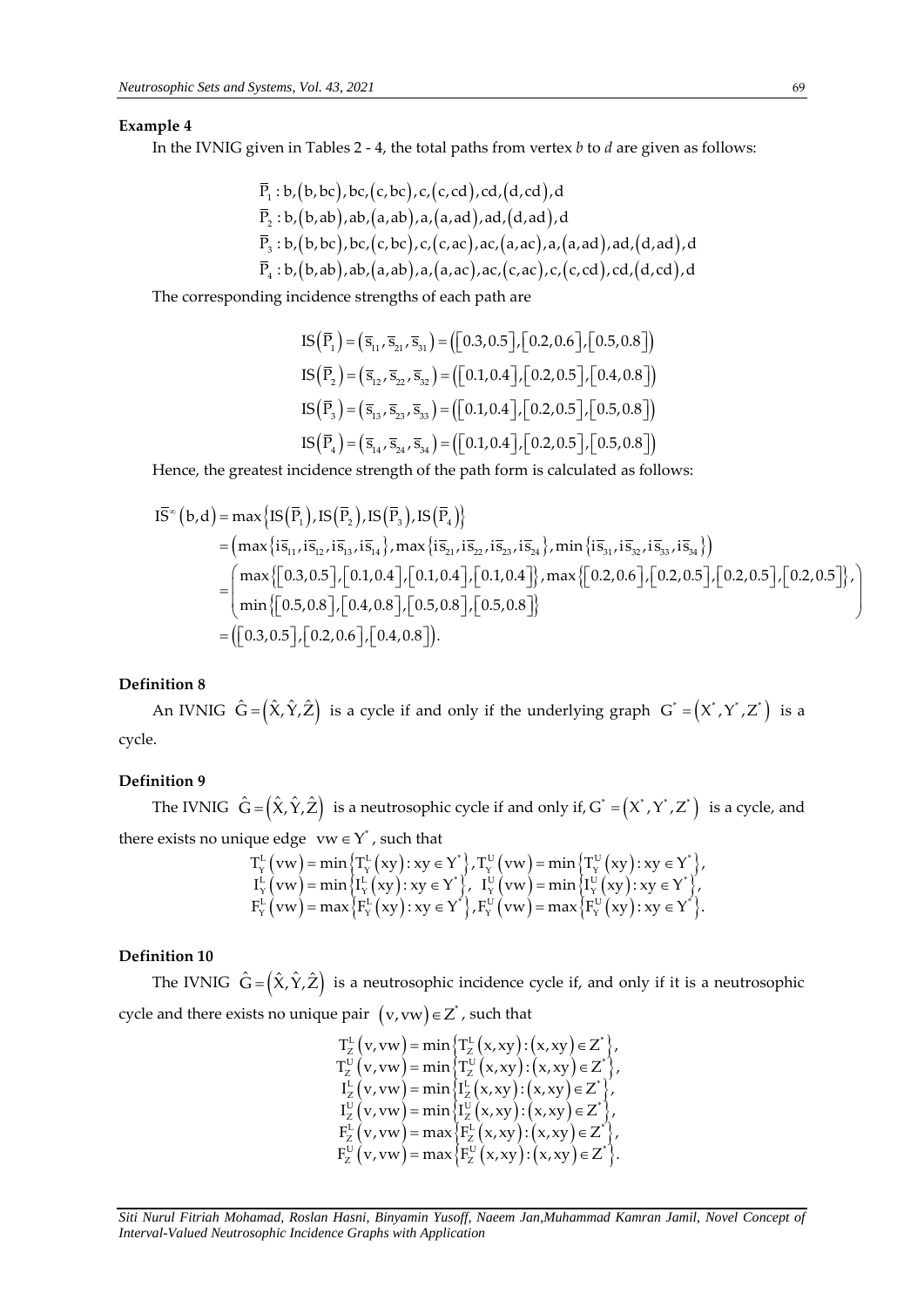# **Example 5**

| Left $\hat{G} = (\hat{X}, \hat{Y}, \hat{Z})$ be an IVNIG. G is a cycle since G' = (X', Y', Z') (support of $\hat{G}$ ) is a cycle.\n                                                                                                                                                                                                                                                                                                                          |
|---------------------------------------------------------------------------------------------------------------------------------------------------------------------------------------------------------------------------------------------------------------------------------------------------------------------------------------------------------------------------------------------------------------------------------------------------------------|
| \n $\begin{aligned}\n & [\mathbf{a}, [0.1, 0.4], [0.2, 0.5], [0.3, 0.7]), (\mathbf{b}, [0.3, 0.5], [0.2, 0.6], [0.1, 0.7]), \\  & (\mathbf{c}, [0.3, 0.8], [0.4, 0.9], [0.5, 0.8]), (\mathbf{d}, [0.4, 0.7], [0.3, 0.8], [0.4, 0.8]), \\  & (\mathbf{e}, [0.7, 0.9], [0.5, 0.8], [0.2, 0.5])\n \end{aligned}$ \n                                                                                                                                              |
| \n $\hat{Y} = \n \begin{cases}\n & [\mathbf{a}, [0.2, 0.8], [0.2, 0.7], [0.3, 0.8]), (\mathbf{b}, [0.3, 0.8], [0.4, 0.7], [0.5, 0.8]), \\  & (\mathbf{c}, [0.3, 0.6], [0.2, 0.5], [0.2, 0.5])\n \end{cases}$ \n                                                                                                                                                                                                                                               |
| \n $\hat{Y} = \n \begin{cases}\n & (\mathbf{a}, \mathbf{a}, \mathbf{b}, [0.1, 0.4], [0.2, 0.5], [0.4, 0.8]), (\mathbf{b}, \mathbf{a}, [0.2, 0.5], [0.2, 0.6], [0.2, 0.6], [0.2, 0.8]), \\  & (\mathbf{b}, \mathbf{b}, [0.1, 0.4], [0.2, 0.5], [0.4, 0.8]), ((\mathbf{c}, \mathbf{b}, [0.2, 0.5], [0.2, 0.6], [0.2, 0.8]), \\  & (\mathbf{b}, \mathbf{b}, [0.1, 0.4], [0.3, 0.8], [0.5, 0.7]), ((\mathbf{c}, \mathbf{b}, [0.4, 0.6], [0.2, 0.7], [0.3, 0.6]),$ |

$$
\begin{array}{l} T_{Y}^{L}\left( bc\right)=0.1=\min\left\{ T_{Y}^{L}\left( ab\right),T_{Y}^{L}\left( bc\right),T_{Y}^{L}\left( cd\right),T_{Y}^{L}\left( de\right),T_{Y}^{L}\left( ea\right) \right\} , \\ T_{Y}^{U}\left( bc\right)=0.6=\min\left\{ T_{Y}^{U}\left( ab\right),T_{Y}^{U}\left( bc\right),T_{Y}^{U}\left( cd\right),T_{Y}^{U}\left( de\right),T_{Y}^{U}\left( ea\right) \right\} , \\ I_{Y}^{L}\left( bc\right)=0.2=\min\left\{ I_{Y}^{L}\left( ab\right),I_{Y}^{L}\left( bc\right),I_{Y}^{L}\left( cd\right),I_{Y}^{L}\left( de\right),I_{Y}^{L}\left( ea\right) \right\} , \\ I_{Y}^{U}\left( bc\right)=0.5=\min\left\{ I_{Y}^{U}\left( ab\right),I_{Y}^{U}\left( bc\right),I_{Y}^{U}\left( cd\right),I_{Y}^{U}\left( de\right),I_{Y}^{U}\left( ea\right) \right\} , \\ F_{Y}^{L}\left( bc\right)=0.5=\max\left\{ F_{Y}^{L}\left( ab\right),F_{Y}^{L}\left( bc\right),F_{Y}^{L}\left( cd\right),F_{Y}^{U}\left( de\right),F_{Y}^{L}\left( ea\right) \right\} , \\ F_{Y}^{U}\left( bc\right)=0.8=\max\left\{ F_{Y}^{U}\left( ab\right),F_{Y}^{U}\left( bc\right),F_{Y}^{U}\left( cd\right),F_{Y}^{U}\left( de\right),F_{Y}^{U}\left( ea\right) \right\} .\end{array}
$$

Thus,  $\hat{G}$  is an interval-valued neutrosophic cycle.

Furthermore,  $\hat{G}$  is a neutrosophic incidence cycle since there is more than one pair, namely b,ab and d,de such that

$$
\begin{array}{l} T_{Z}^{L}\left(b,ab\right)=0.1=\min\left\{ T_{Z}^{L}\left(v,vw\right):\left(v,vw\right)\in Z^{*}\right\} ,\\ T_{Z}^{U}\left(b,ab\right)=0.3=\min\left\{ T_{Z}^{U}\left(v,vw\right):\left(v,vw\right)\in Z^{*}\right\} ,\\ I_{Z}^{L}\left(b,ab\right)=0.1=\min\left\{ I_{Z}^{L}\left(v,vw\right):\left(v,vw\right)\in Z^{*}\right\} ,\\ I_{Z}^{U}\left(b,ab\right)=0.4=\min\left\{ I_{Z}^{U}\left(v,vw\right):\left(v,vw\right)\in Z^{*}\right\} ,\\ F_{Z}^{L}\left(b,ab\right)=0.5=\max\left\{ F_{Z}^{L}\left(v,vw\right):\left(v,vw\right)\in Z^{*}\right\} ,\\ F_{Z}^{U}\left(b,ab\right)=0.8=\max\left\{ F_{Z}^{U}\left(v,vw\right):\left(v,vw\right)\in Z^{*}\right\} \end{array}
$$

and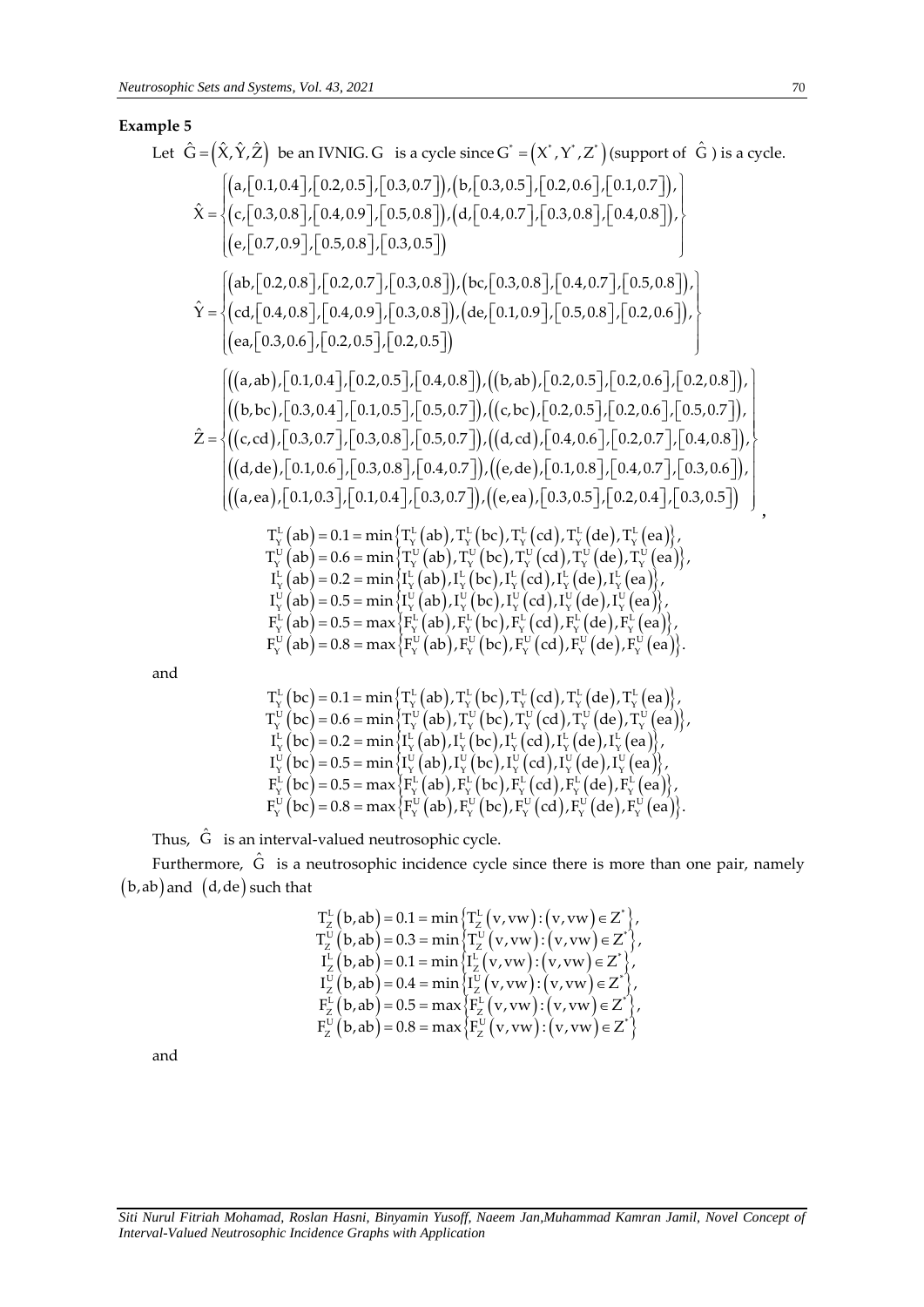$$
\begin{array}{l} T_{Z}^{L}\left(d, de\right)=0.1= \min \left\{ T_{Z}^{L}\left(v,vw\right): \left(v,vw\right) \in Z^{*} \right\}, \\ T_{Z}^{U}\left(d, de\right)=0.3= \min \left\{ T_{Z}^{U}\left(v,vw\right): \left(v,vw\right) \in Z^{*} \right\}, \\ I_{Z}^{L}\left(d, de\right)=0.1= \min \left\{ I_{Z}^{L}\left(v,vw\right): \left(v,vw\right) \in Z^{*} \right\}, \\ I_{Z}^{U}\left(d, de\right)=0.4= \min \left\{ I_{Z}^{U}\left(v,vw\right): \left(v,vw\right) \in Z^{*} \right\}, \\ F_{Z}^{L}\left(d, de\right)=0.5= \max \left\{ F_{Z}^{L}\left(v,vw\right): \left(v,vw\right) \in Z^{*} \right\}, \\ F_{Z}^{U}\left(d, de\right)=0.8= \max \left\{ F_{Z}^{U}\left(v,vw\right): \left(v,vw\right) \in Z^{*} \right\} \end{array}
$$

The concepts of bridges, cut vertices and cut pairs in IVNIG are defined as follows:

## **Definition 11**

Let  $\hat{G} = (\hat{X}, \hat{Y}, \hat{Z})$ be an IVNIG. An edge, vw $\, \hat{G} \,$  is called a bridge if and only if  $\,$  vw $\,$ is a bridge in G $^*$  =  $\left($  X $^*$  ,  $\rm{Z}^*$   $\right)$  which is the removal of vw disconnects  $\,$  G $^*$  .

An edge vw is called a neutrosophic bridge if

$$
\bar{S}^\infty\big(a,b\big)<\bar{S}^\infty\big(a,b\big)\text{for some }a,b\in X^*\\\left(\bar{s}_1^\infty,\bar{s}_2^\infty,\bar{s}_3^\infty\right)<\left(\bar{s}_1^\infty,\bar{s}_3^\infty,\bar{s}_3^\infty\right)\\\bar{s}_1^\infty<\bar{s}_1^\infty,\bar{s}_2^\infty<\bar{s}_2^\infty,\bar{s}_3^\infty>\bar{s}_3^\infty
$$

where  $\bar{S}^{\infty}(a,b)$  and  $\bar{S}^{\infty}(a,b)$  denote the connectedness between a and b in  $\bar{G} = \hat{G} - \{vw\}$  and  $\hat{\mathsf{G}}$ , respectively.

An edge vw is called a neutrosophic incidence bridge if

$$
\begin{aligned} I\overline{S}^{\infty}\left(a,b\right)<\overline{IS}^{\infty}\left(a,b\right)\text{for some }a,b\in X\\ \left(i\overline{s}_{1}^{\infty},i\,\overline{s}_{2}^{\infty},i\,\overline{s}_{3}^{\infty}\right)<\left(i\overline{s}_{1}^{\infty},i\,\overline{s}_{2}^{\infty},i\,\overline{s}_{3}^{\infty}\right)\\ \hspace{2.5cm} i\overline{s}_{1}^{\infty}<\overline{is}_{1}^{\infty},i\,\overline{s}_{2}^{\infty}<\overline{is}_{2}^{\infty},i\,\overline{s}_{3}^{\infty}>\overline{s}_{3}^{\infty} \end{aligned}
$$

\*

where  $\bar{IS}^{\infty}(a,b)$  and  $\bar{IS}^{\infty}(a,b)$  denote the incidence connectedness between a and b in  $\overline{G} = \hat{G} - \{vw\}$  and  $\hat{G}$ , respectively.

## **Definition 12**

Let  $\hat G\!=\!\big(\hat X,\hat Y,\hat Z\big)$ be an IVNIG. A vertex, v, in  $\;\hat G\;$  is called a cut vertex if and only if it is a cut vertex in  $G^* = (X^*, Y^*, Z^*)$  where  $|G^* - \{v\}|$  is the disconnect of  $|G^* - \{v\}|$ 

A vertex, v in an IVNIG is called a neutrosophic cut vertex if the connectedness between any two vertices in  $\overline{G}$  =  $\hat{G}$  –  $\{v\}$  is less than the connectedness between the same vertices in  $\hat{G}$  – that is,

$$
\overline{S}^{\infty}(a,b) < \overline{S}^{\infty}(a,b)
$$
 for some  $a,b \in X^*$ .

A vertex, v in an IVNIG is a neutrosophic incidence cut vertex if for any pair of vertices a and b other than v , the following condition holds:

$$
\overline{S}^{\infty}\big(a,b\big) < \overline{S}^{\infty}\big(a,b\big),
$$

where  $\overline{IS}^{\infty}(a,b)$  and  $\overline{IS}^{\infty}(a,b)$  denote the incidence connectedness between a and b in  $\overline{G} = \hat{G} - \{vw\}$  and  $\hat{G}$ , respectively.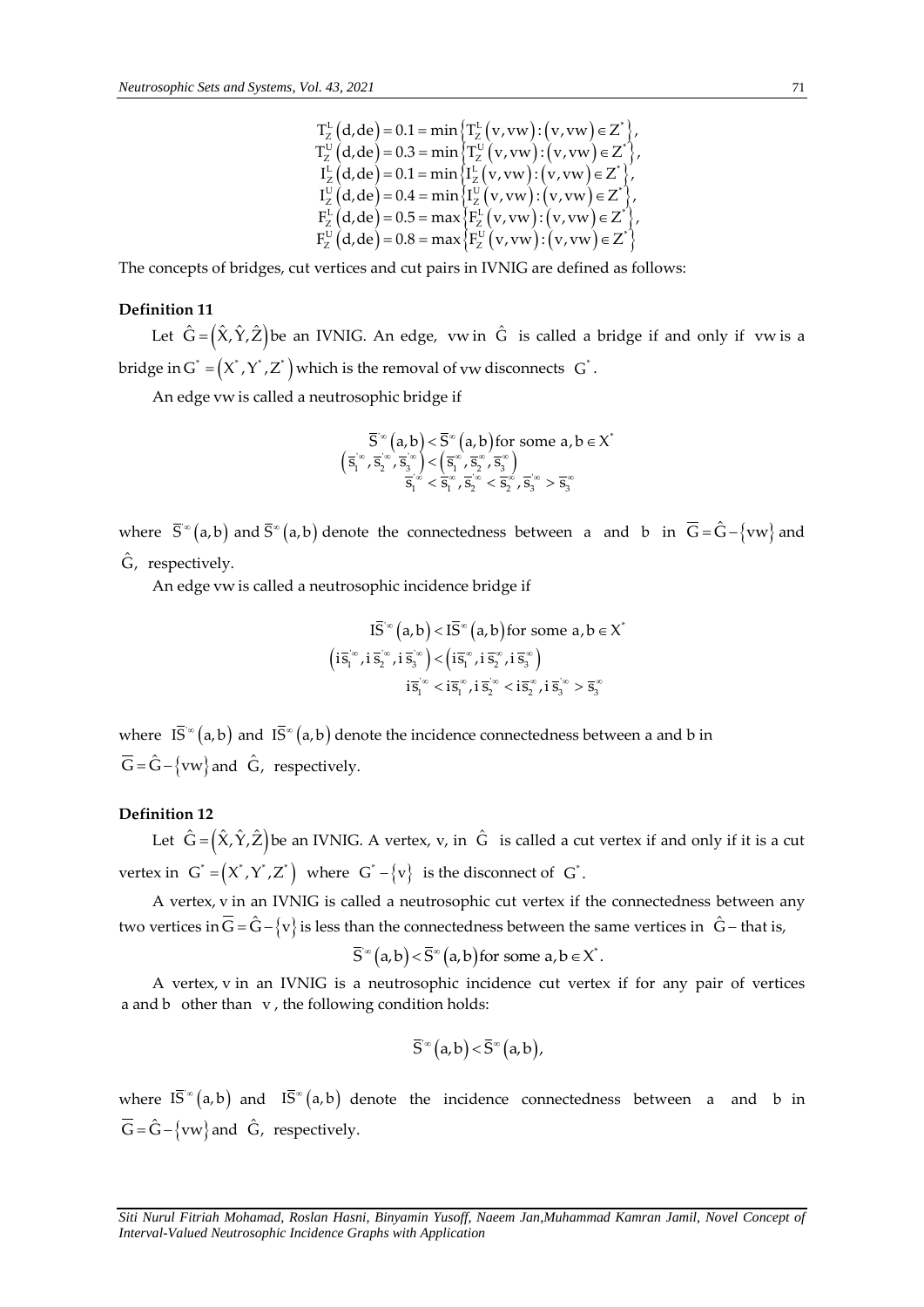## **Definition 13**

Let  $\hat{G} = (\hat{X}, \hat{Y}, \hat{Z})$  be an IVNIG. A pair,  $(v, vw)$  in  $\hat{G}$  is called a cut pair if and only if  $(v, vw)$  is a cut pair in  $G^* = (X^*, Y^*, Z^*)$  that is, after removing the pair  $(v, vw)$ , there is no path between v and vw .

Let  $\hat{G} = (\hat{X}, \hat{Y}, \hat{Z})$  be an IVNIG. A pair,  $(v, vw)$  is called a neutrosophic cut pair if deleting the pair $\big($  v, vw $\big)$  reduces the connectedness between v, vw  $\in$  X $^*$   $\cup$  Y $^*$  , that is,

$$
\overline{S}^{\infty}(v,vw) < \overline{S}^{\infty}(v,vw),
$$

where  $\bar{S}^{\infty}(v, vw)$  and  $\bar{S}^{\infty}(v, vw)$  $\bar{S}^\infty\bigl(\mathrm{v},\mathrm{vw}\bigr)$  and  $\bar{S}^\infty\bigl(\mathrm{v},\mathrm{vw}\bigr)$  denote the connectedness between  $\|{\mathrm{v}}\|$  and  $\|{\mathrm{w}}\|$  in  $\overline{\hat{\mathsf{G}}}$  =  $\hat{\hat{\mathsf{G}}}$  –  $\{v, vw\}$  and  $\hat{\mathsf{G}}$ , respectively.

A pair  $(v, vw)$  is called neutrosophic incidence cut pair if<br>  $I\overline{S}^{\infty}(v, vw) < I\overline{S}^{\infty}(v, vw)$  for  $v, vw \in X^* \cup Y^*$ ,

$$
(\overline{S}^{\infty} (v, vw) < I\overline{S}^{\infty} (v, vw) \text{ for } v, vw \in X^* \cup Y^*,
$$

where  $\overline{IS}^{\infty}(v,vw)$  and  $\overline{IS}^{\infty}(v,vw)$  $\bar{\mathrm{IS}}^\infty\big(\mathrm{v},\mathrm{vw}\big)$  and  $\bar{\mathrm{IS}}^\infty\big(\mathrm{v},\mathrm{vw}\big)$  denote the incidence connectedness between v and vw in  $\overline{G} = \hat{G} - \{vw\}$  and  $\hat{G}$ , respectively.

## **Definition 14**

Let 
$$
\hat{G} = (\hat{X}, \hat{Y}, \hat{Z})
$$
 be an IVNIG. An edge, vw of  $\hat{G}$  is called a strong edge if  
\n
$$
\overline{S}^{\infty}(v, w) \leq (\left[T_Y^{L}(vw), T_Y^{U}(vw)\right], \left[T_Y^{L}(vw), I_Y^{U}(vw)\right], \left[F_Y^{L}(vw), F_Y^{U}(vw)\right],
$$

where  $\vec{S}^{\infty}(v,w)$  represents the connectedness between v and w in  $\vec{G} = \hat{G} - \{vw\}$ .

In particular, an edge *vw* is said to be an 
$$
\alpha
$$
-strong edge if  
\n
$$
\overline{S}^{\infty}(v,w) < (\left[T_v^L(vw),T_v^U(vw)\right], \left[T_v^L(vw),T_v^U(vw)\right], \left[F_v^L(vw),F_v^U(vw)\right],
$$

and it is called  $\beta$  – strong edge if

$$
3 - \text{strong edge if}
$$
  
\n
$$
\overline{S}^{\infty}(v, w) = \left( \left[ T_{v}^{L}(vw), T_{v}^{U}(vw) \right], \left[ T_{v}^{L}(vw), T_{v}^{U}(vw) \right], \left[ F_{v}^{L}(vw), F_{v}^{U}(vw) \right] \right).
$$

#### **Definition 15**

nition 15  
\nA pair 
$$
(v, v w)
$$
 in an IVNIG,  $\hat{G}$  is called a strong pair if  
\n
$$
I\overline{S}^{\infty}(v, vw) \leq \left( \left[ T_Z^{L}(v, vw), T_Z^{U}(v, vw) \right], \left[ I_Z^{L}(v, vw), I_Z^{U}(v, vw) \right], \left[ F_Z^{L}(v, vw), F_Z^{U}(v, vw) \right] \right),
$$

where 
$$
\overline{IS}^{\infty}(v, vw)
$$
 represents the incidence connectedness between v and vw in  $\overline{G} = \hat{G} - \{(v, vw)\}\)$ .  
\nIn particular, an edge  $(v, vw)$  is called  $\alpha$ -strong pair if  
\n $\overline{IS}^{\infty}(v, vw) < (\left[\overline{T}_z^L(v, vw), \overline{T}_z^U(v, vw)\right], \left[\overline{T}_z^L(v, vw), \overline{T}_z^U(v, vw)\right], \left[\overline{F}_z^L(v, vw), \overline{F}_z^U(v, vw)\right])$ ,  
\nand it is called  $\beta$ -strong pair if  
\n $\overline{IS}^{\infty}(v, vw) = (\left[\overline{T}_z^L(v, vw), \overline{T}_z^U(v, vw)\right], \left[\overline{T}_z^L(v, vw), \overline{T}_z^U(v, vw)\right], \left[\overline{F}_z^L(v, vw), \overline{F}_z^U(v, vw)\right])$ .

and it is called  $\beta$  – strong pair if

\n
$$
\text{L3 } (v, v, w) < \left[ \left[ \frac{1}{2} (v, vw), \frac{1}{2} (v, vw) \right] \right], \left[ \frac{1}{2} (v, vw), \frac{1}{2} (v, vw) \right], \left[ \frac{1}{2} (v, vw), \frac{1}{2} (v, vw) \right],
$$
\n

\n\n called  $\beta$ -strong pair if\n

\n\n $\text{I5}^{\infty} (v, vw) = \left( \left[ \frac{T_L^L(v, vw)}{T_Z^L(v, vw)}, \frac{T_U^U(v, vw)}{T_Z^L(v, vw)} \right], \left[ \frac{T_L^L(v, vw)}{T_Z^L(v, vw)} \right], \left[ \frac{F_L^L(v, vw)}{F_Z^L(v, vw)} \right].$ \n

\n\n edges and pairs do not need to be strong. There exist edges and pairs that are not strong.\n

All edges and pairs do not need to be strong. There exist edges and pairs that are not strong in an IVNIG. Such edges and pairs are given in the following definition.

## **Definition 16**

Let  $\hat G$  =  $\left(\hat X,\hat Y,\hat Z\right)$  be an IVNIG. An edge, vw is said to be  $\,\,\delta$  – edge if  $\left( \int_{-\infty}^{\infty} (v,w) > \left( \left[ T_Y^L(vw), T_Y^U(vw) \right], \left[ T_Y^L(vw), T_Y^U(vw) \right], \left[ F_Y^L(vw), F_Y^U(vw) \right] \right) \right)$  $(\hat{Y}, \hat{Z})$  be an IVNIG. An edge, vw is said to be  $\delta$  – edge if  $\overline{S}^{\infty}(v, w) > (\left[\Gamma_{Y}^{L}(vw), \Gamma_{Y}^{U}(vw)\right], \left[\Gamma_{Y}^{L}(vw), \Gamma_{Y}^{U}(vw)\right], \left[\Gamma_{Y}^{L}(vw), \Gamma_{Y}^{U}(vw)\right]).$ .

Similarly, a pair  $\,({\rm v}, {\rm vw})$  in  $\hat {\rm G}$  is called  $\,\delta\!-\!{\rm pair}$  if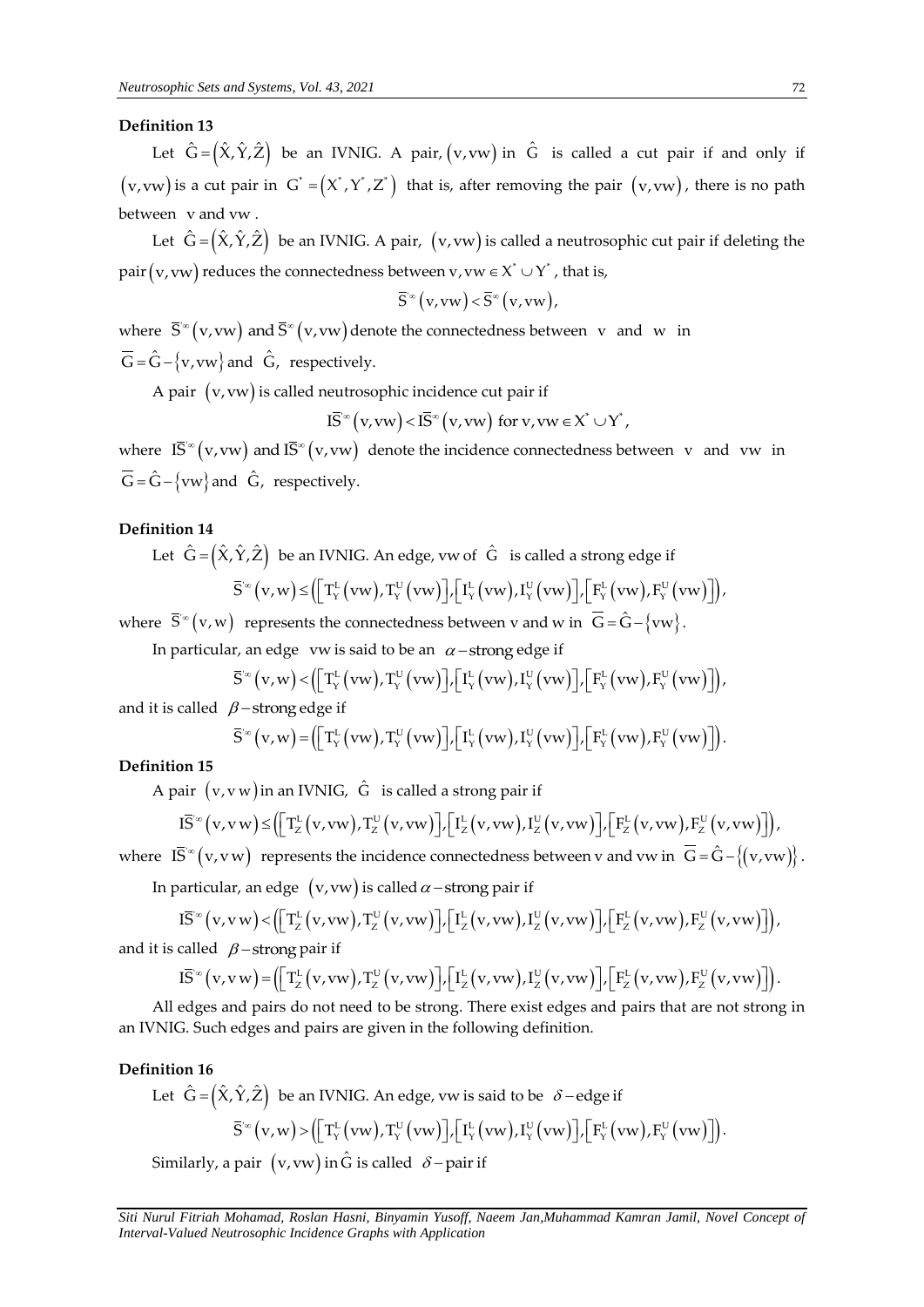*hic Sets and Systems, Vol. 43, 2021*  
\n
$$
\overline{IS}^{\infty}(v, vw) > (\left[\Gamma_{Z}^{L}(v, vw), \Gamma_{Z}^{U}(v, vw)\right], \left[\Gamma_{Z}^{L}(v, vw), \Gamma_{Z}^{U}(v, vw)\right], \left[\Gamma_{Z}^{L}(v, vw), \Gamma_{Z}^{U}(v, vw)\right]).
$$
\n(73)

**Theorem 1.** Let  $\hat{G} = (\hat{X}, \hat{Y}, \hat{Z})$ be an IVNIG. If vw is a neutrosophic bridge, then vw is a strong edge in any cycle.

**Proof.** Let vw be a neutrosophic bridge. By contradiction, suppose that vw is not a strong edge of a cycle. Then, in this cycle, we can find an alternative path,  $P_1$  from v to w that contains the edge vw and  $S(P_1)$  is less than or equal to  $S(P_2)$ , where  $P_2$  is the path that does not contain the edge vw. Thus, removing the edge of vw from  $\hat{G}$  does not affect the connectedness between v and w , which is a contradiction to our assumption. Hence, vw is a strong edge in any cycle.

**Theorem 2.** If  $(v, vw)$  is a neutrosophic incidence cut pair, then  $(v, vw)$  is a strong pair in any cycle.

**ID**  $\mathbf{B}^{-1}(\mathbf{v}, \mathbf{w}) \times \left[ \left[ \sum_{k=1}^{\infty} (\mathbf{v}, \mathbf{w}) \right], \left[ \sum_{k=1}^{\infty} (\mathbf{v}, \mathbf{w}) \right], \left[ \sum_{k=1}^{\infty} (\mathbf{v}, \mathbf{w}) \right], \left[ \sum_{k=1}^{\infty} (\mathbf{v}, \mathbf{w}) \right], \left[ \sum_{k=1}^{\infty} (\mathbf{v}, \mathbf{w}) \right], \left[ \sum_{k=1}^{\infty} (\mathbf{v}, \mathbf{w}) \right], \left[ \sum_{k=1$ **Proof.** Let  $(v, vw)$  be a neutrosophic incidence cut pair in  $\hat{G}$  and by contradiction, suppose that  $(v, vw)$  is not a strong pair of a cycle. Then, we can find an alternative path from v to vw having incidence strength greater than or equal to that of the path involving the pair (v, vw) . Thus, removal of the pair  $(v, vw)$  does not affect the incidence connectedness between  $v$  and  $vw$ . This is a contradiction to our assumption that  $(v,vw)$  is a neutrosophic incidence cut pair. Hence,  $(v,vw)$  is a strong pair in any cycle.  $\Box$ 

**Theorem 3.** Let  $\hat{G} = \big(\hat{X}, \hat{Y}, \hat{Z}\big)$ be an IVNIG. If vw is a neutrosophic bridge in  $\hat{G}$ , then Let  $\mathbf{G} = (X, Y, Z)$  be an IVNIG. If vw is a neutrosophic bridge in G, then<br>  $(\mathbf{v}, \mathbf{w}) = (\overline{\mathbf{s}}_1^{\infty}, \overline{\mathbf{s}}_2^{\infty}, \overline{\mathbf{s}}_3^{\infty}) = (\left[ \mathbf{T}_{Y}^{L}(\mathbf{v}\mathbf{w}), \mathbf{T}_{Y}^{U}(\mathbf{v}\mathbf{w}) \right], \left[ \mathbf{I}_{Y}^{L}(\mathbf{v}\mathbf{w}), \mathbf{I}_{Y}^{U}$ **3.** Let  $\hat{G} = (\hat{X}, \hat{Y}, \hat{Z})$  be an IVNIG. If vw is a neutrosophic bridge in  $\hat{G}$ , then  $\overline{S}^{\infty}(v, w) = (\overline{s}_1^{\infty}, \overline{s}_2^{\infty}, \overline{s}_3^{\infty}) = ([T_Y^L(vw), T_Y^U(vw)] , [I_Y^L(vw), I_Y^U(vw)] , [F_Y^L(vw), F_Y^U(vw)]).$ 

**Proof.** Let  $\hat{G}$  be an IVNIG and vw is a neutrosophic bridge in  $\hat{G}$ . By contradiction, suppose that I IVNIG and vwis a neutrosophic bridge in G. By contradiction, story  $(v,w) > (\lceil T_Y^{\text{L}}(vw), T_Y^{\text{U}}(vw) \rceil, \lceil I_Y^{\text{L}}(vw), I_Y^{\text{U}}(vw) \rceil, \lceil F_Y^{\text{L}}(vw), F_Y^{\text{U}}(vw) \rceil).$ an IVNIG and vw is a neutrosophic bridge in  $\hat{G}$ . By contradiction, suppose t  $\overline{S}^{\infty}(v,w) > (\left[\begin{matrix}T_v^L(vw), T_v^U(vw)\end{matrix}\right], \left[\begin{matrix}I_v^L(vw), I_v^U(vw)\end{matrix}\right], \left[\begin{matrix}F_v^L(vw), F_v^U(vw)\end{matrix}\right])$ .

Then, there exists  $a \ v - w$  path, P, with v – w path, P, with<br>  $\text{(P)} > \left( \left\lceil \text{T}_{Y}^{\text{L}}(\text{vw}), \text{T}_{Y}^{\text{U}}(\text{vw}) \right\rceil, \left\lceil \text{I}_{Y}^{\text{L}}(\text{vw}), \text{I}_{Y}^{\text{U}}(\text{vw}) \right\rceil, \left\lceil \text{F}_{Y}^{\text{L}}(\text{vw}), \text{F}_{Y}^{\text{U}}(\text{vw}) \right\rceil \right)$ (*v, w*) = ([x<sub>{</sub> (*v, w*), x<sub>{</sub> (*v, w*)], [x<sub>{</sub> (*v, w*), x<sub>{</sub> (*v, w*)], [x<sub>{</sub> (*vw*)], [x<sub>{</sub> (*vw*)], [x<sub>{</sub> (*vw*)], [x<sub>{</sub> (*vw*)], [x<sub>{</sub> (*vw*)], [x<sub>{</sub> (*vw*)], [x<sub>{</sub> (*vw*)], [x<sub>{</sub> (*vw*)])

and

$$
\begin{array}{l} \left(\left[\left.T_{Y}^{L}\left(xy\right),T_{Y}^{U}\left(xy\right)\right],\left[I_{Y}^{L}\left(xy\right),I_{Y}^{U}\left(xy\right)\right],\left[F_{Y}^{L}\left(xy\right),F_{Y}^{U}\left(xy\right)\right]\right], \\ \left(\left[\left.T_{Y}^{L}\left(vw\right),T_{Y}^{U}\left(vw\right)\right],\left[I_{Y}^{L}\left(vw\right),I_{Y}^{U}\left(vw\right)\right],\left[F_{Y}^{L}\left(vw\right),F_{Y}^{U}\left(vw\right)\right]\right), \end{array}
$$

for all edges on path P. Now, P together with the edge vw forms a cycle in which vw is the weakest<br>edge, but it is a contradiction to the fact that vw is a neutrosophic bridge. Hence,<br> $\overline{S}^{\infty}(v,w) = (\overline{s}_1^{\infty}, \overline{s}_2^{\infty$ 

edge, but it is a contradiction to the fact that vw is a neutrosophic bridge. Hence,  
\n
$$
\overline{S}^{\infty}(v,w) = (\overline{s}_{1}^{\infty}, \overline{s}_{2}^{\infty}, \overline{s}_{3}^{\infty}) = (\left[T_{Y}^{L}(vw), T_{Y}^{U}(vw)\right], \left[T_{Y}^{L}(vw), I_{Y}^{U}(vw)\right], \left[F_{Y}^{L}(vw), F_{Y}^{U}(vw)\right].
$$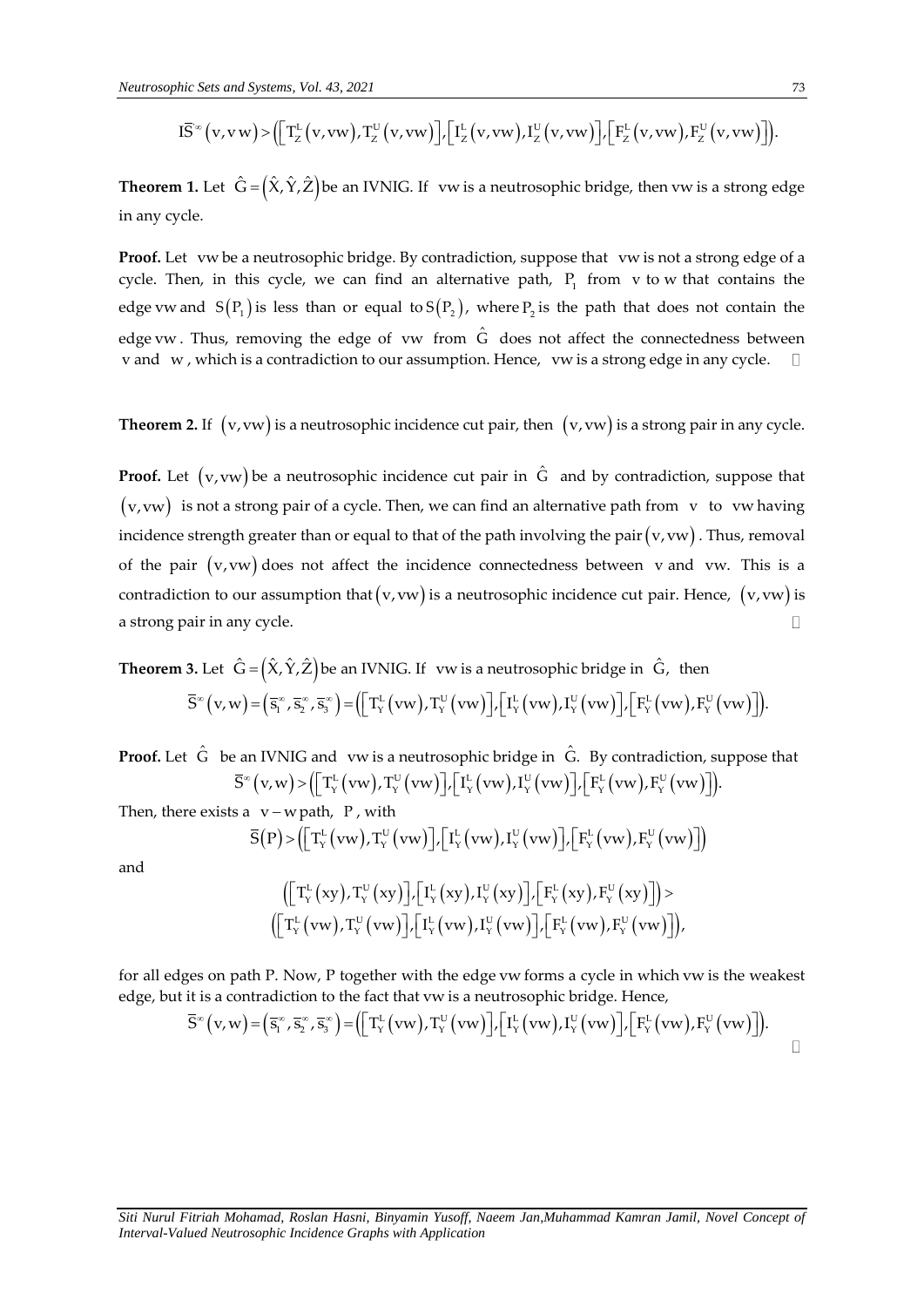**Theorem 4.** Let  $\hat{G} = (\hat{X}, \hat{Y}, \hat{Z})$  be an IVNIG. If  $(v, vw)$  is a neutrosophic incidence cut pair in  $\hat{G}$ ,<br>
then<br>  $I\bar{S}^*(v, vw) = (\overline{i s}_1^{\alpha}, i \overline{s}_2^{\alpha}, i \overline{s}_3^{\alpha})$ <br>  $(\overline{F}U(1, v), TU(1, v), TU(1, v), TU(1, v), TU(1, v), TU(1, v), TU($ then  $\infty$  (v, vw) =  $(i\overline{s}_i^{\infty}, i\overline{s}_i^{\infty}, i\overline{s}_i^{\infty})$ 

$$
\begin{split} I\overline{S}^{\infty}\left(v,vw\right)&=\left(i\overline{s}_{1}^{\infty},i\,\overline{s}_{2}^{\infty},i\,\overline{s}_{3}^{\infty}\right)\\ & =\left(\left[\,T_{Z}^{L}\left(v,vw\right),T_{Z}^{U}\left(v,vw\right)\right],\left[\,I_{Z}^{L}\left(v,vw\right),I_{Z}^{U}\left(v,vw\right)\right],\left[\,F_{Z}^{L}\left(v,vw\right),F_{Z}^{U}\left(v,vw\right)\right]\right). \end{split}
$$

**Proof.** Let  $\hat{G}$  be an IVNIG and  $(v,vw)$  is a neutrosophic incidence cut pair in  $\hat{G}$ . By contradiction, suppose that  $I\bar{S}^*(v,vw) > (\left[T^L_Z(v,vw),T^U_Z(v,vw)\right], \left[T^L_Z(v,vw),T^U_Z(v,vw)\right], \left[T^L_Z(v,vw),F^U_Z(v,vw)\right].$ <br>Then there exists a v contradiction, suppose that

\n liction, suppose that\n 
$$
I\overline{S}^{\infty}(v, vw) > \left(\left[T_{Z}^{L}(v, vw), T_{Z}^{U}(v, vw)\right], \left[T_{Z}^{L}(v, vw), T_{Z}^{U}(v, vw)\right], \left[T_{Z}^{L}(v, vw), F_{Z}^{U}(v, vw)\right]\right).
$$
\n

\n\n hence exists a  $v$ ,  $v$  such that  $P$ ,  $v$  is the  $v$  at  $v$  at  $v$  at  $v$  at  $v$  at  $v$  at  $v$  at  $v$  at  $v$  at  $v$  at  $v$  at  $v$  at  $v$  at  $v$  at  $v$  at  $v$  at  $v$  at  $v$  at  $v$  at  $v$  at  $v$  at  $v$  at  $v$  at  $v$  at  $v$  at  $v$  at  $v$  at  $v$  at  $v$  at  $v$  at  $v$  at  $v$  at  $v$  at  $v$  at  $v$  at  $v$  at  $v$  at  $v$  at  $v$  at  $v$  at  $v$  at  $v$  at  $v$  at  $v$  at  $v$  at  $v$  at  $v$  at  $v$  at  $v$  at  $v$  at  $v$  at  $v$  at  $v$  at  $v$  at  $v$  at  $v$  at  $v$  at  $v$  at  $v$  at  $v$  at  $v$  at  $v$  at  $v$  at  $v$  at  $v$  at  $v$  at  $v$  at  $v$  at  $v$  at  $v$  at  $v$  at  $v$  at  $v$  at  $v$  at  $v$  at  $v$  at  $v$  at  $v$  at  $v$  at  $v$  at  $v$  at  $v$  at  $v$  at  $v$  at  $v$  at  $v$  at  $v$  at

Then, there exists  $a \, v-w$  path, P, with

$$
{}^{c}(v,vw) > ([T_{Z}^{L}(v,vw),T_{Z}^{U}(v,vw)] / [I_{Z}^{L}(v,vw),I_{Z}^{U}(v,vw)] / [F_{Z}^{L}(v,vw),F_{Z}^{U}(v,vw)]].
$$
  
exists a v – w path, P, with  

$$
I\overline{S}(P) > ([T_{Z}^{L}(v,vw),T_{Z}^{U}(v,vw)] / [I_{Z}^{L}(v,vw),I_{Z}^{U}(v,vw)] / [F_{Z}^{L}(v,vw),F_{Z}^{U}(v,vw)]]
$$

$$
([T_{Z}^{L}(x,xy),T_{Z}^{U}(x,xy)] / [I_{Z}^{L}(x,xy),I_{Z}^{U}(x,xy)] / [F_{Z}^{L}(x,xy),F_{Z}^{U}(x,xy)]] >
$$

and

$$
\left( \left[ T_Z^L(x, xy), T_Z^U(x, xy) \right], \left[ T_Z^L(x, xy), T_Z^U(x, xy) \right], \left[ F_Z^L(x, xy), F_Z^U(x, xy) \right] \right) > \\ \left( \left[ T_Z^L(v, vw), T_Z^U(v, vw) \right], \left[ T_Z^L(v, vw), T_Z^U(v, vw) \right], \left[ F_Z^L(v, vw), F_Z^U(v, vw) \right] \right),
$$

for all pairs on path P. Now, P together with the pair(v,vw) forms a cycle in which  $(v,vw)$  is the weakest pair. However, it is a contradiction to the fact that  $(v, vw)$  is a neutrosophic incidence cut<br>
pair. Hence,<br>  $I\overline{S}^{\infty}(v, vw) = (i\overline{s}_1^{\infty}, i\overline{s}_2^{\infty}, i\overline{s}_3^{\infty})$ <br>  $(\Gamma_{\Gamma L}(\cdot) \Gamma_{\Gamma L}^{\text{U}}(\cdot)) \Gamma_{\Gamma L}^{\text{U}}(\cdot) \Gamma_{\$ pair. Hence,  $(x, y) = (i\overline{s}_n^{\infty}, i\overline{s}_n^{\infty}, i\overline{s}_n^{\infty})$ 

nce,  
\n
$$
\overline{IS}^{\infty}(v, vw) = (i\overline{s}_{1}^{\infty}, i\overline{s}_{2}^{\infty}, i\overline{s}_{3}^{\infty})
$$
\n
$$
= ([T_{Z}^{L}(v, vw), T_{Z}^{U}(v, vw)] , [I_{Z}^{L}(v, vw), I_{Z}^{U}(v, vw) ], [F_{Z}^{L}(v, vw), F_{Z}^{U}(v, vw) ]).
$$

**Theorem 5**. Every neutrosophic incidence cut pair in IVNIG is a strong cut pair.

**Proof.** Let  $\hat{G} = (\hat{X}, \hat{Y}, \hat{Z})$ be an IVNIG. Let  $(v, vw)$   $\in$  Z $^*$ be a neutrosophic incidence cut pair. Then, by Definition 12, we have

 $\overline{\mathcal{S}}^{\infty}(v, vw) < \overline{\mathcal{S}}^{\infty}(v, vw)$  $I\bar{S}^{\infty}(v,vw) < I\bar{S}^{\infty}(v,vw)$ .

$$
IS^{\infty}(v, vw) < IS^{\infty}(v, vw).
$$
  
By contradiction, suppose that  $(v, vw)$  is not a strong incidence pair. Then it follows that  

$$
I\overline{S}^{\infty}(v, vw) > \left( \left[ T_Z^L(v, vw), T_Z^U(v, vw) \right], \left[ I_Z^L(v, vw), I_Z^U(v, vw) \right], \left[ F_Z^L(v, vw), F_Z^U(v, vw) \right] \right).
$$

Let P be the path from v to vw in  $\overline{G} = \hat{G} - \{(v, vw)\}$  with the greatest incidence strength. Then P together with  $(v, vw)$  forms a cycle in  $\,\hat G$  . Now, in this cycle,  $(v, vw)$  is the weakest pair. However, based on Theorem 2, this is not possible since  $(v, vw)$  is a neutrosophic incidence cut pair. This is a contradiction to our assumption, hence  $(v, vw)$  is a strong incidence pair.  $\Box$ 

**Theorem 6.** Let  $\hat{G} = (\hat{X}, \hat{Y}, \hat{Z})$ be an IVNIG. The pair  $(v, vw)$  is a neutrosophic incidence cut pair if and only if it is  $\alpha$  -strong.

**Proof.** Let  $(v, vw)$  be a neutrosophic incidence cut pair in  $\hat{G}$ . Based on Definition 12,  $I\bar{S}^{\infty}(v,vw) > I\bar{S}^{\infty}(v,vw)$ 

Then, based on Theorem 4, it follows that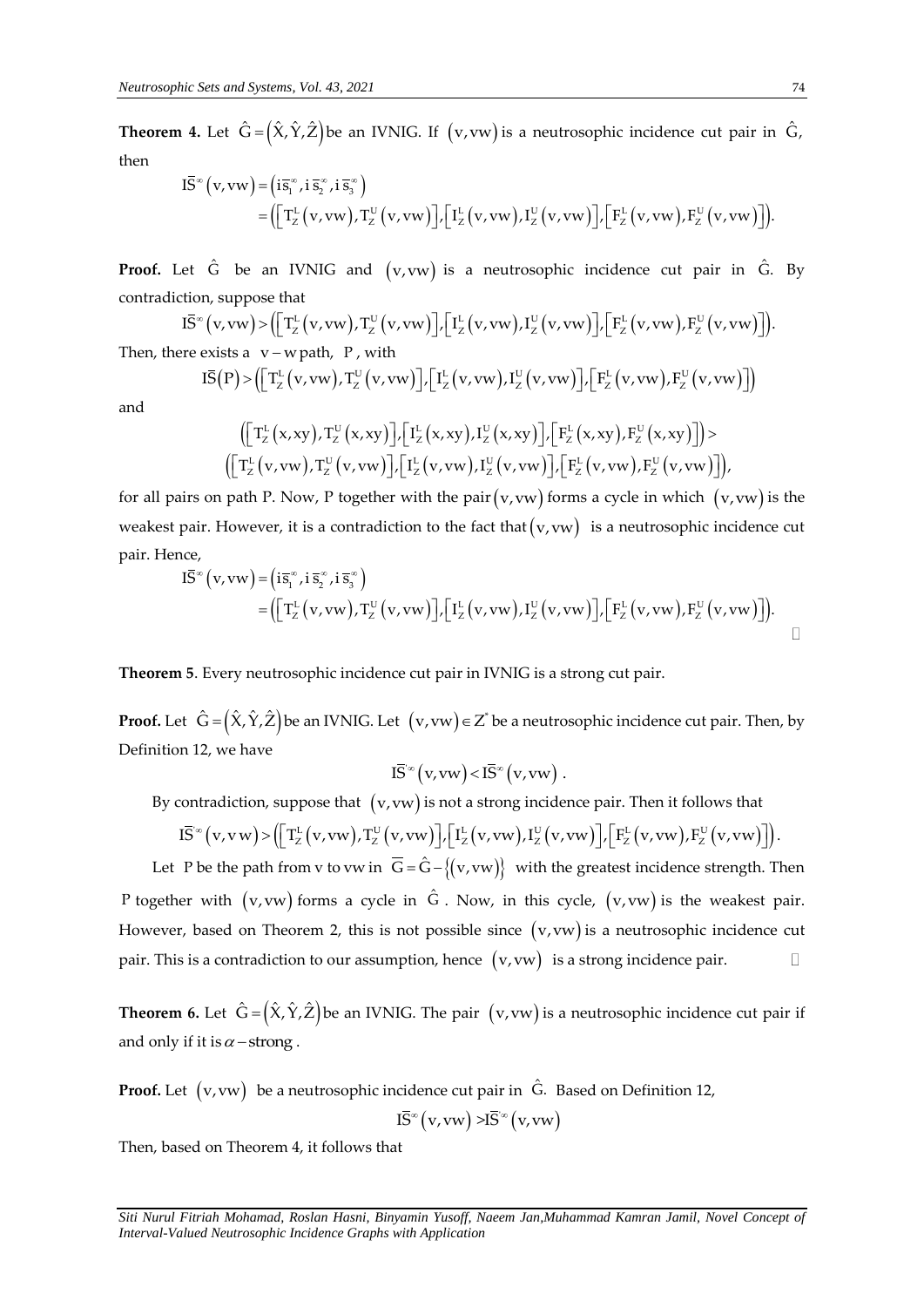*hic Sets and Systems, Vol. 43, 2021*  
\n
$$
\left( \left[ T_Z^L(v, vw), T_Z^U(v, vw) \right], \left[ I_Z^L(v, vw), I_Z^U(v, vw) \right], \left[ F_Z^L(v, vw), F_Z^U(v, vw) \right] \right) > I\overline{S}^{\infty}(v, vw),
$$

which is the definition of  $\alpha$  – strong. Hence,  $(v,vw)$  is an  $\alpha$  – strong pair in  $\hat{G}$ .

Conversely, suppose that  $(v, vw)$  is an  $\alpha$  – strong pair in  $\hat{G}$ . Then, by definition

the definition of 
$$
\alpha
$$
-strong. Hence,  $(v, vw)$  is an  $\alpha$ -strong pair in G.  
wersely, suppose that  $(v, vw)$  is an  $\alpha$ -strong pair in  $\hat{G}$ . Then, by definition  
 $\left( \left[ T_Z^L(v, vw), T_Z^U(v, vw) \right], \left[ I_Z^L(v, vw), I_Z^U(v, vw) \right], \left[ F_Z^L(v, vw), F_Z^U(v, vw) \right] \right) > I\overline{S}^{\infty}(v, vw)$ .

It follows that  $P: v, (v, vw), vw$  is the unique strongest incidence path from  $v$  to  $vw$ . The removal of  $\,$  (v, vw) reduces the incidence strength between v and vw , giving

$$
I\overline{S}^{\infty}\big(v,vw\big) > I\overline{S}^{\infty}\big(v,vw\big)\,.
$$

Hence,  $(v, vw)$  is a neutrosophic incidence cut pair.

## **4. Application in Finding the Best Route**

*I*( $\text{I}(X|X) \sim \text{I}(Y|X) \sim \text{V}(X) \sim \text{II}(Y|X) \sim \text{V}(Y|X) \sim \text{V}(Y|X) \sim \text{V}(Y|X) \sim \text{V}(Y|X) \sim \text{V}(Y|X) \sim \text{V}(Y|X) \sim \text{V}(Y|X) \sim \text{V}(Y|X) \sim \text{V}(Y|X) \sim \text{V}(Y|X) \sim \text{V}(Y|X) \sim \text{V}(Y|X) \sim \text{V}(Y|X) \sim \text{V}(Y|X) \sim \text{V}(Y|X) \sim \text{V}(Y|X)$ In this section, the developed approach of IVNIGs is utilized in the safe root problem dealing with the selection of the best route among some routes. Suppose Mr Manapat wants to travel from Thailand to Indonesia following all border lines between Thailand and Indonesia. There are basically three ways of doing so. The first one is a direct way, i.e., Thailand to Indonesia, the second one is Thailand to Malaysia and Malaysia to Indonesia and the last one is Thailand to Singapura, Singapura to Malaysia and Malaysia to Indonesia, as shown in Figure 3.

Let  $V = {Thailand (THAI), Singapura (SGPR), Malaysia (MAL), Indonesia (IDN)}$  be the set of countries.

Let E = {(THAI,SGPR),(SGPR,MAL),(THAI,MAL),(MAL,IDN),(THAI,IDN)} a subset of  $V \times V$ .

Let X be the interval-valued neutrosophic set on V, given as:

the interval-valued neutrosophic set on V, given as:  
\n
$$
X = \begin{cases}\n(THAI, [0.1, 0.4], [0.2, 0.5], [0.3, 0.7]), (SGPR, [0.3, 0.5], [0.2, 0.6], [0.1, 0.7]), \\
(MAL, [0.3, 0.8], [0.4, 0.9], [0.5, 0.9]), (IDN, [0.4, 0.7], [0.3, 0.8], [0.4, 0.9])\n\end{cases}
$$

Let Y be the interval-valued neutrosophic relation on V, given as:

((THAI,SGPR),[0.1,0.4],[0.2,0.5],[0.3,0.7]),((THAI,MAL),[0.1,0.4],[0.2,0.5],[0.4,0.8]) ((SGPR,MAL),[0.3,0.5],[0.2,0.6],[0.5,0.8]),((MAL,IDN),[0.3,0.7],[0.3,0.8],[0.5,0.8])  $((THAI, IDN), [0.1, 0.4], [0.2, 0.5], [0.4, 0.8])$ ie interval-valued neutrosophic relation on V, given as:<br>THAI,SGPR ), [0.1,0.4], [0.2,0.5], [0.3,0.7] ), ((THAI,MAL), [0.1,0.4], [0.2,0.5], [0.4,0.8] ),<br>SCPR MAL ), [0.3,0.5], [0.2,0.6], [0.5,0.8] ((MAL, JDN), [0.3,0.7], Y Be the interval-valued neutrosophic relation on v, given as:<br>  $Y = \begin{cases} ((THAI,SGPR), [0.1, 0.4], [0.2, 0.5], [0.3, 0.7]), ((THAI, MAL), [0.1, 0.4], [0.2, 0.5], [0.4, 0.8], \ (SGPR, MAL), [0.3, 0.5], [0.2, 0.6], [0.5, 0.8]), ((MAL,IDN), [0.3, 0.7], [0.3, 0.8], [0.5, 0.8]), \ ((TH$ ((THAI,SGPR),[0.1,0.4],[0.2,0.5],[0.3,0.:<br>((SGPR,MAL),[0.3,0.5],[0.2,0.6],[0.5,0.8]<br>(((THAI,IDN),[0.1,0.4],[0.2,0.5],[0.4,0.8]  $=\left\{$  $\overline{\phantom{a}}$  $\left\{\right.}$  $\left\{\begin{aligned} &\left(\begin{pmatrix} \text{[THAI,SGPR)}, [0.1, 0.4], [0.2, 0.5], [0.3, 0.7]\end{pmatrix}, \left(\begin{pmatrix} \text{[THAI, MAL)}, [0.1, 0.4], [0.2, 0.5], [0.4, 0.8]\end{pmatrix}\right), \ &\left(\begin{pmatrix} \text{[SGPR, MAL)}, [0.3, 0.5], [0.2, 0.6], [0.5, 0.8]\end{pmatrix}, \left(\begin{pmatrix} \text{[MAL,IDN)}, [0.3, 0.7], [0.3, 0.8], [0.5, 0.8]\end{pm$  $\left\{\begin{aligned} &\left(\left(\text{THAI},\text{SGPR}\right),\left[0.1,0.4\right],\left[0.2,0.5\right],\left[0.3,0.7\right]\right), \left(\left(\text{THAI},\text{MAL}\right),\left[0.1,0.4\right],\left[0.2,0.5\right],\left[0.4,0.8\right]\right), \ &\left(\left(\text{SGPR},\text{MAL}\right),\left[0.3,0.5\right],\left[0.2,0.6\right],\left[0.5,0.8\right]\right), \ &\left(\left(\text{THAI},\text{IDN}\right),\left[0.1,0.4\right],\$ 

 $\Box$ 

.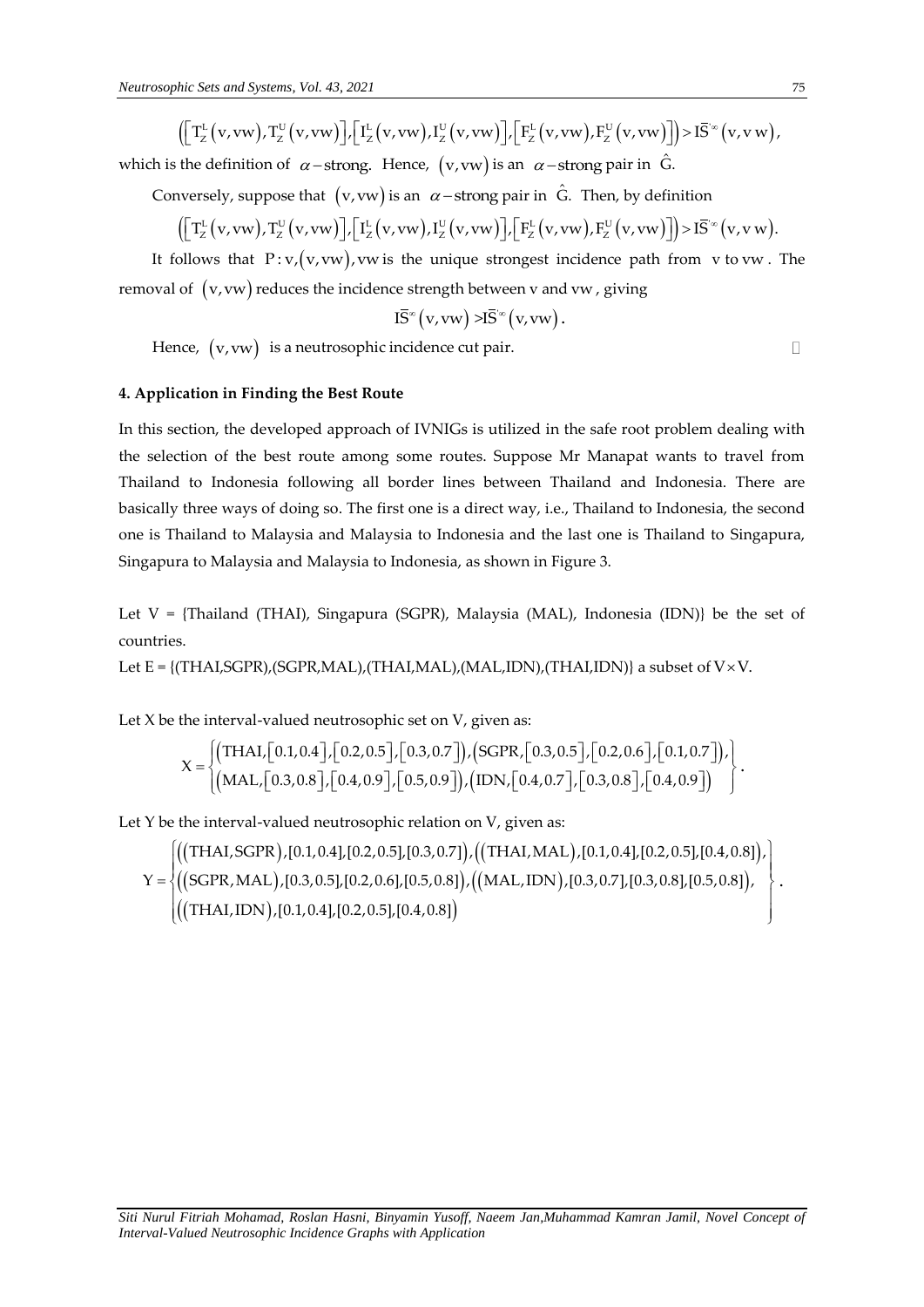Let Z be the interval-valued neutrosophic set on V×E, given as:  
\n
$$
\begin{aligned}\n\left(\begin{matrix}\n(THAI,(THAI,SGPR)),[0.1,0.3],[0.1,0.4],[0.3,0.7]\n\end{matrix},\n\begin{matrix}\n(9.3,0.7)\n\end{matrix},\n\begin{matrix}\n(9.4,0.3],[0.1,0.3],[0.1,0.5],[0.2,0.6]\n\end{matrix},\n\begin{matrix}\n(9.4,0.7)\n\end{matrix},\n\begin{matrix}\n(9.4,0.8)\n\end{matrix},\n\begin{matrix}\n(10.4,0.7)\n\end{matrix},\n\begin{matrix}\n(10.4,0.7)\n\end{matrix},\n\begin{matrix}\n(10.4,0.8)\n\end{matrix},\n\begin{matrix}\n(10.4,0.8)\n\end{matrix},\n\begin{matrix}\n(10.4,0.8)\n\end{matrix},\n\begin{matrix}\n(10.4,0.8)\n\end{matrix},\n\begin{matrix}\n(10.4,0.8)\n\end{matrix},\n\begin{matrix}\n(10.4,0.8)\n\end{matrix},\n\begin{matrix}\n(10.4,0.8)\n\end{matrix},\n\begin{matrix}\n(10.4,0.8)\n\end{matrix},\n\begin{matrix}\n(10.4,0.8)\n\end{matrix},\n\begin{matrix}\n(10.4,0.8)\n\end{matrix},\n\begin{matrix}\n(10.4,0.8)\n\end{matrix},\n\begin{matrix}\n(10.4,0.8)\n\end{matrix},\n\begin{matrix}\n(10.4,0.8)\n\end{matrix},\n\begin{matrix}\n(10.4,0.8)\n\end{matrix},\n\begin{matrix}\n(10.4,0.8)\n\end{matrix},\n\begin{matrix}\n(10.4,0.8)\n\end{matrix},\n\begin{matrix}\n(10.4,0.8)\n\end{matrix},\n\begin{matrix}\n(10.4,0.8)\n\end{matrix},\n\begin{matrix}\n(10.4,0.8)\n\end{matrix},\n\begin{matrix}\n(10.4,0.8)\n\end{matrix},\n\begin{matrix}\n(10.4,0.8)\n\end{matrix},\n\begin{matrix}\n(10.4
$$

Let  $\left(T^{\text{L}}_{\bar{\text{P}}}\left(\text{uv}\right), T^{\text{U}}_{\bar{\text{P}}} \left(\text{uv}\right)\right)$  represent the degree of protection for travelling from country u to the country v. There are three paths from THAI to IDN, such that

- $\Gamma_{\!\!1}$  : THAI,(THAI,(THAI,IDN))(THAI,IDN),(IDN,(THAI,IDN)). , : THAI,(THAI,(THAI,MAL))(THAI,MAL),(MAL,(THAI,MAL)),MAL,(MAL,(MAL,IDN))  $(MAL, IDN), (IDN, (MAL, IDN)), IDN$ country v. There are three paths from THAI to IDN, such that<br>P<sub>1</sub> : THAI, (THAI, (THAI,IDN)) (THAI,IDN), (IDN, (THAI,IDN)), IDN<br>P<sub>2</sub> : THAI, (THAI, (THAI,MAL)) (THAI,MAL), (MAL, (THAI,MAL)), N  $\overline{P}_1$  : THAI,(THAI,(THAI,IDN))(THAI,IDN),(IDN,(THAI,IDN)),IDN<br> $\overline{P}_2$  : THAI,(THAI,(THAI,MAL))(THAI,MAL),(MAL,(THAI,MAL)),MAL,(MAL,(MAL,IDN)),<br>(MAL.IDN).(IDN.(MAL.IDN)).IDN THAL,(THAL,(THAL,IDN))(THAL,IL<br>THAL,(THAL,(THAL,MAL))(THAL,N<br>MAL,IDN),(IDN,(MAL,IDN)),IDN<br>THAL.(THAL.(THAL.SGPR))(THAL.  $\overline{P}_2$  : THAI, (THAI, (THAI, MAL))(THAI, MAL), (MAL, (THAI, MAL)), MAL, (MAL, (MAL, IDN)),<br>(MAL, IDN), (IDN, (MAL, IDN)), IDN<br> $\overline{P}_3$  : THAI, (THAI, (THAI, SGPR))(THAI, SGPR), (SGPR, (THAI, SGPR)), SGPR, (SGPR, (SGPR
- , : THAI,(THAI,(THAI,SGPR))(THAI,SGPR),(SGPR,(THAI,SGPR)),SGPR,(SGPR,(SGPR,MAL))  $(SGPR, MAL), (MAL, (SGPR, MAL)), MAL, (MAL, (MAL, IDN)), (MAL, IDN), (IDN, (MAL, IDN)), IDN$



**Figure 3** Model of travelling paths from Thailand to Indonesia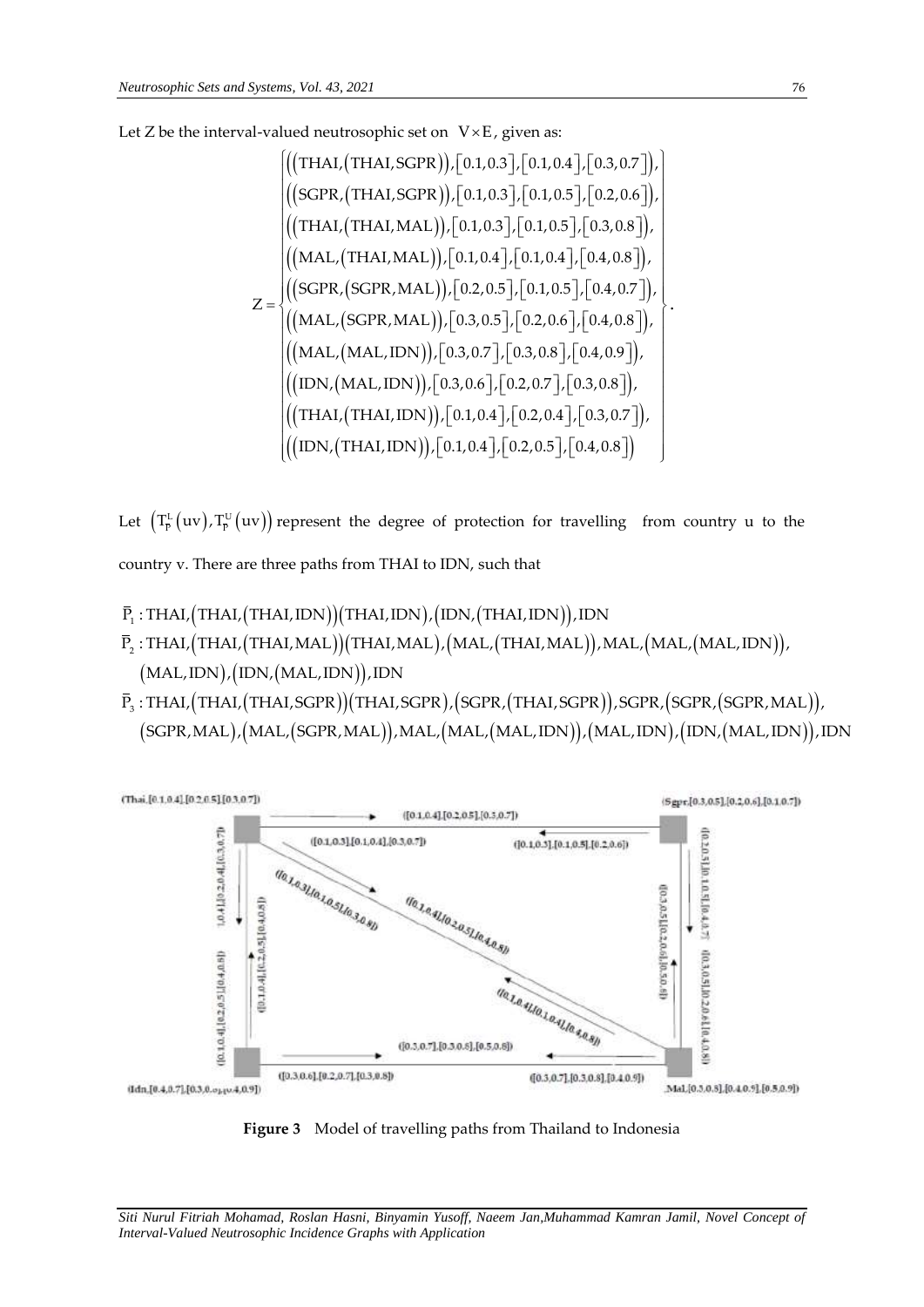$\textdegree$  (THAI, IDN) is the greatest incidence strength of the path between THAI and IDN. In other words, this is the safest path between THAI and IDN. To calculate the value of  $\bar{\mathrm{IS}}^{\circ}(\mathrm{THAI,IDN})$ , we need to first calculate the incidence strength of paths  $P_1, P_2$  and  $P_3$  denoted by  $\overline{\text{IS}}_{\overline{P}_1}$  (THAI,IDN),  $\overline{\text{IS}}_{\overline{P}_2}$  (THAI,IDN) and  $\overline{\text{IS}}_{\overline{P}_3}$  (THAI,IDN), respectively. By calculation, we obtain  $\overline{\text{IS}}_{\overline{P}_1}$  (THAI,IDN) = ([0.1,0.4], [0.2,0.5], [0.4,0.8])

$$
I\overline{S}_{\overline{P}_1} (THAI, IDN) = ([0.1, 0.4], [0.2, 0.5], [0.4, 0.8])
$$
  
\n
$$
I\overline{S}_{\overline{P}_2} (THAI, IDN) = ([0.3, 0.7], [0.3, 0.8], [0.5, 0.9])
$$
  
\n
$$
I\overline{S}_{\overline{P}_3} (THAI, IDN) = ([0.2, 0.4], [0.2, 0.5], [0.5, 0.9]).
$$

Hence,

$$
I\bar{S}^{\infty} (THAI, IDN) = ([0.3, 0.7], [0.2, 0.6], [0.4, 0.8]).
$$

We see that  $(T^{\text{L}}_{I\bar{S}^{\infty}}\big(THAI, IDN\big), T^{\text{U}}_{I\bar{S}^{\infty}}\big(THAI, IDN\big)\big)\!=\!\Big(T^{\text{L}}_{I\bar{S}_{\bar{p}_2}}\big(THAI, IDN\big), T^{\text{U}}_{I\bar{S}_{\bar{p}_2}}\big(THAI, IDN\big)\!\Big)$ .  $L_{\overline{R}^{\infty}}\left(\text{THAI,IDN}\right), T_{\overline{R}^{\infty}}^{U}\left(\text{THAI,IDN}\right)\right) = \left(T_{\overline{R}_{-}}^{L}\left(\text{THAI,IDN}\right), T_{\overline{R}}^{U}\right)$ IS " (THAI, IDN) =  $([0.3, 0.7]$ ,  $[0.2, 0.6]$ ,  $[0.4, 0.8]$ ).<br>  $T_{\overline{15}}^L$  (THAI, IDN),  $T_{\overline{15}}^U$  (THAI, IDN)) =  $(T_{\overline{15}}^L_{\overline{15}}$  (THAI, IDN),  $T_{\overline{15}}^U_{\overline{15}}$  (THAI, IDN  $=\left(T_{\bar{{\mathtt{1}}}\bar{{\mathtt{5}}}_-}\right)$  (THAI, IDN),  $T_{\bar{{\mathtt{1}}}\bar{{\mathtt{5}}}_-}$  (THAI, IDN)).

Therefore,  $P_2$  is the safest path for travelling. We present the proposed method in the following algorithm.

## Algorithm:

- 1. Input the vertex set  $\hat{V}$ .
- 2. Input the edge set  $\hat{{\rm E}} \subseteq \hat{{\rm V}} \times \hat{{\rm V}}.$
- 3. Set up the interval-valued neutrosophic set X on  $\hat{\mathsf{V}}$ .
- 4. Set up the interval-valued neutrosophic relation Y on  $\hat{\mathsf{V}}$ .
- 5. Set up the interval-valued neutrosophic set Z on  $\hat{V} \times \hat{E}$ .
- 

6. Calculate the incidence strength IS 
$$
(x_i, y_j)
$$
 of all possible paths from x to y such that  
\n
$$
i\overline{s}_1 = \min \{ \left[ T_Z^L(x_i, x_i x_{i+1}), T_Z^U(x_i, x_i x_{i+1}) \right] : (x_i, x_i x_{i+1}) \in I \}
$$
\n
$$
i\overline{s}_2 = \min \{ \left[ I_Z^L(x_i, x_i x_{i+1}), I_Z^U(x_i, x_i x_{i+1}) \right] : (x_i, x_i x_{i+1}) \in I \}
$$
\n
$$
i\overline{s}_3 = \min \{ \left[ F_Z^L(x_i, x_i x_{i+1}), F_Z^U(x_i, x_i x_{i+1}) \right] : (x_i, x_i x_{i+1}) \in I \}
$$

- 7. Calculate the greatest incidence strength  $\bar{S}^{\infty}$  of the path from x to y.
- 8. The safest path is  $S(v_k) = min(T_{\overline{P}_i}^L(xy), T_{\overline{P}_i}^U(xy))$ est incidence strength  $\text{IS}^{\infty}$  of the path from  $\text{IS}(\text{v}_k) = \text{min}(\text{T}_{\bar{\text{P}}_i}^{\text{L}}(\text{xy}), \text{T}_{\bar{\text{P}}_i}^{\text{U}}(\text{xy}))$  where  $\text{i} = 1... \text{k}$
- 9.  $\;$  If  $\rm{v}_{k}$  has more than one value then any path can be chosen.

#### **5. Comparative Study and Advantages of the proposed algorithm**

In this section, a comparative study based on the results of numerical computation is performed to validate the proposed method. For this purpose, we present a comparative analysis between fuzzy incidence graphs (FIG), single-valued neutrosophic incidence graph (SVNIG) and the proposed method IVNIG as presented in Table 5.

IS\* (THAI,IDN) is the greatest incidence strength of<br>
wor need to first and IDN and IDN and IDN<br>
we need to first calculate the incidence strend<br>
we need to first calculate the incidence strend<br>
<sup>15</sup><sub> $P_2$ </sub> (THAI,IDN) = From the safest path column in Table 5, it can be seen that the safest path of our proposed method IVNIG is consistent with the FIG and SVNIG which is P2. However, as we may notice, FIG just takes into consideration crisp membership values to represent the uncertain data. In this case, the non-membership values are directly complementing to their respective membership values. We can observe that these two elements of membership and non-membership are said to be dependent here. This approach, even though effective in dealing with uncertainty, but still cannot capture some types of uncertainties such as indeterminate and inconsistent information. Therefore, some new theories are required to overcome this problem.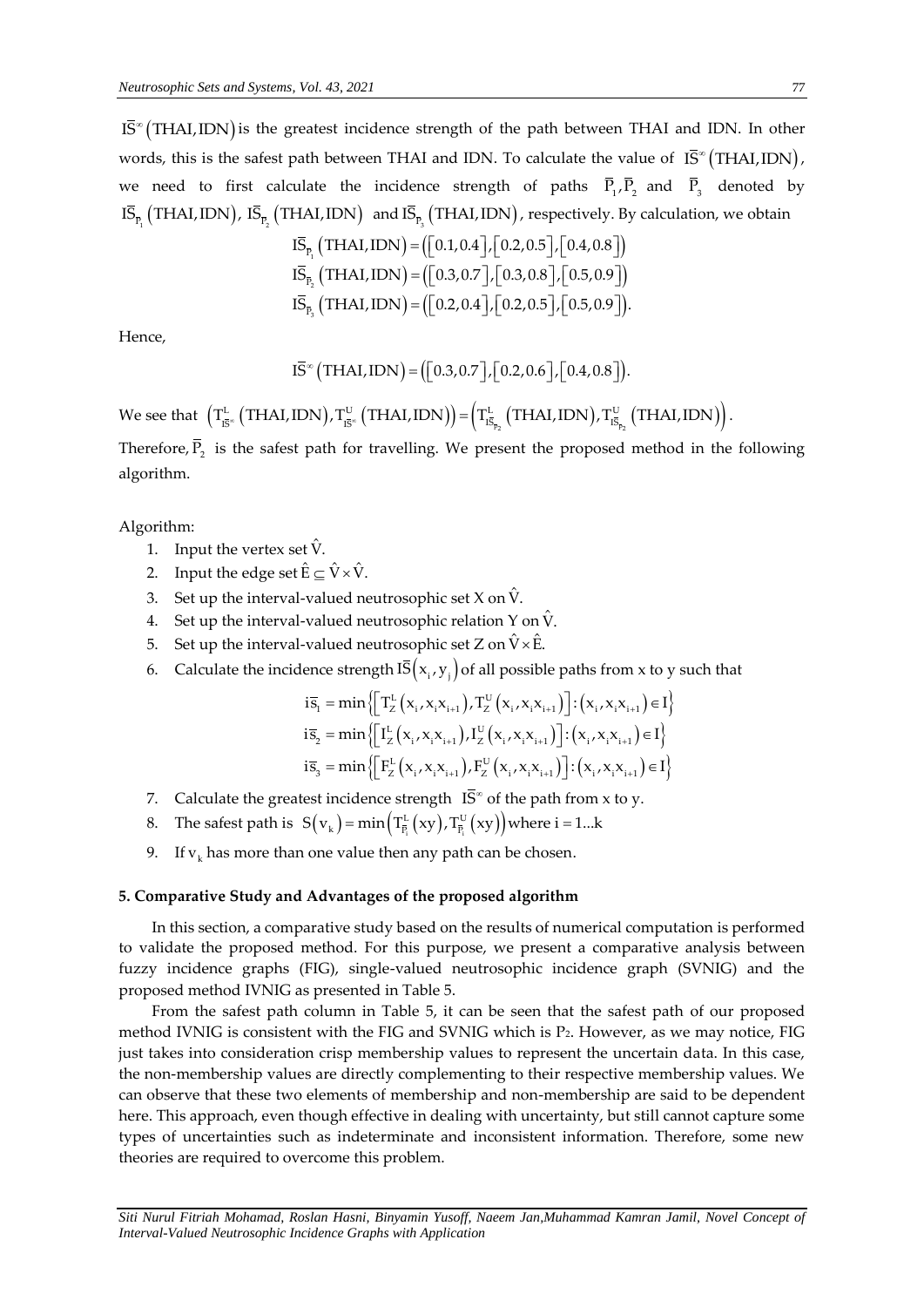Should be noted that, the proposal of IVNIG is to provide a generalization of the notion of SVNIG. The justification of this generalization lies in the following observation: sometimes it is not appropriate to assume that the degrees of  $(t, i, f)$  are exactly defined, therefore we can admit a kind of further uncertainty where the values of these components are not numbers, but interval of numbers. Clearly, SVNIG may be viewed as special cases of IVNIG here if the degrees of  $(t, i, f)$  are the only numbers. Furthermore, an IVNIG also can avoid the loss of information. Sometimes, the degree of memberships is not certainly known. Then interval-valued may better represent this kind of information. Similarly, if the three components are dependent, then IVNIG can be reduced to the FIG.

For SVNIG, the sum of the components is;  $0 \le t + i + f \le 3$  when all three components are independent;  $0 \le t + i + f \le 2$  when two components are dependent, while the third one is independent;  $0 \le t + i + f \le 1$  when all three components are dependent. When three or two of the components T, I, F are independent, one leaves room for incomplete information (sum  $\leq$  1), paraconsistent and contradictory information (sum  $> 1$ ), or complete information (sum = 1). If all three components T, I, F are dependent, then similarly one leaves room for incomplete information  $(sum < 1)$ , or complete information  $(sum = 1)$ .

|                      | Incidence strength of path                                                                                                                                  | Greatest incidence strength                                                                    | Safest             |
|----------------------|-------------------------------------------------------------------------------------------------------------------------------------------------------------|------------------------------------------------------------------------------------------------|--------------------|
|                      |                                                                                                                                                             |                                                                                                | path               |
| <b>FIG</b>           | $I\bar{S}_{\bar{p}} = (0.1)$                                                                                                                                | $I\bar{S}^{\infty} = (0.3)$                                                                    | $\bar{P}_{2}$      |
|                      | $I\bar{S}_{\bar{P}_{2}} = (0.3)$                                                                                                                            |                                                                                                |                    |
|                      | $I\bar{S}_{\bar{P}_2} = (0.2)$                                                                                                                              |                                                                                                |                    |
| <b>SVNIG</b>         | $I\overline{S}_{\overline{P}} = (0.1, 0.3, 0.4)$                                                                                                            | $\overline{IS}^{\infty} = (0.3, 0.2, 0.5)$                                                     | $\overline{P}_{2}$ |
|                      | $I\overline{S}_{\overline{P}_2} = (0.3, 0.4, 0.5)$                                                                                                          |                                                                                                |                    |
|                      | $I\overline{S}_{\overline{P}_2} = (0.2, 0.3, 0.5)$                                                                                                          |                                                                                                |                    |
| <b>IVNIG</b>         | $\overline{IS}_{\overline{P}} = (\left\lceil 0.1, 0.4 \right\rceil, \left\lceil 0.2, 0.5 \right\rceil, \left\lceil 0.4, 0.8 \right\rceil)$                  | $I\bar{S}^{\infty} = (\lceil 0.3, 0.7 \rceil, \lceil 0.2, 0.6 \rceil, \lceil 0.4, 0.8 \rceil)$ | $\overline{P}_{2}$ |
| (proposed<br>method) | $I\bar{S}_{\bar{P}_s} = (\lceil 0.3, 0.7 \rceil, \lceil 0.3, 0.8 \rceil, \lceil 0.5, 0.9 \rceil)$                                                           |                                                                                                |                    |
|                      | $I\overline{S}_{\overline{P}_s} = (\begin{bmatrix} 0.2, 0.4 \end{bmatrix}, \begin{bmatrix} 0.2, 0.5 \end{bmatrix}, \begin{bmatrix} 0.5, 0.9 \end{bmatrix})$ |                                                                                                |                    |

**Table 5.** A comparative study between FIG, SVNIG and IVNIG

#### **6. Conclusions**

A new IVNIG has been successfully proposed. We constructed a new set for neutrosophic incidence graphs based on the definition from the previous study. An interval-valued neutrosophic set is an extension of an interval-valued fuzzy set combined with a single-valued neutrosophic set, a more powerful model to solve real-life problems. This paper has presented certain properties related to IVNIG such as strong edge, strong pair, strong cut pair and neutrosophic incidence cut pair. Also, in this work, we just limit our attention to the class of standard unit interval [0,1]. The assumption is that this unit interval may be sufficient to be applied in the real-life problems. However, further analysis can be potentially conducted on the non-standard unit interval to generalize the developed concept. Moreover, for future research, another higher order of uncertainty can be proposed to the neutrosophic set or neutrosophic incidence graph, i.e., incorporate the membership function to each element of (t, i, f) instead of interval-valued.

**Funding:** This research received no external funding

**Conflicts of Interest:** The authors declare no conflict of interest.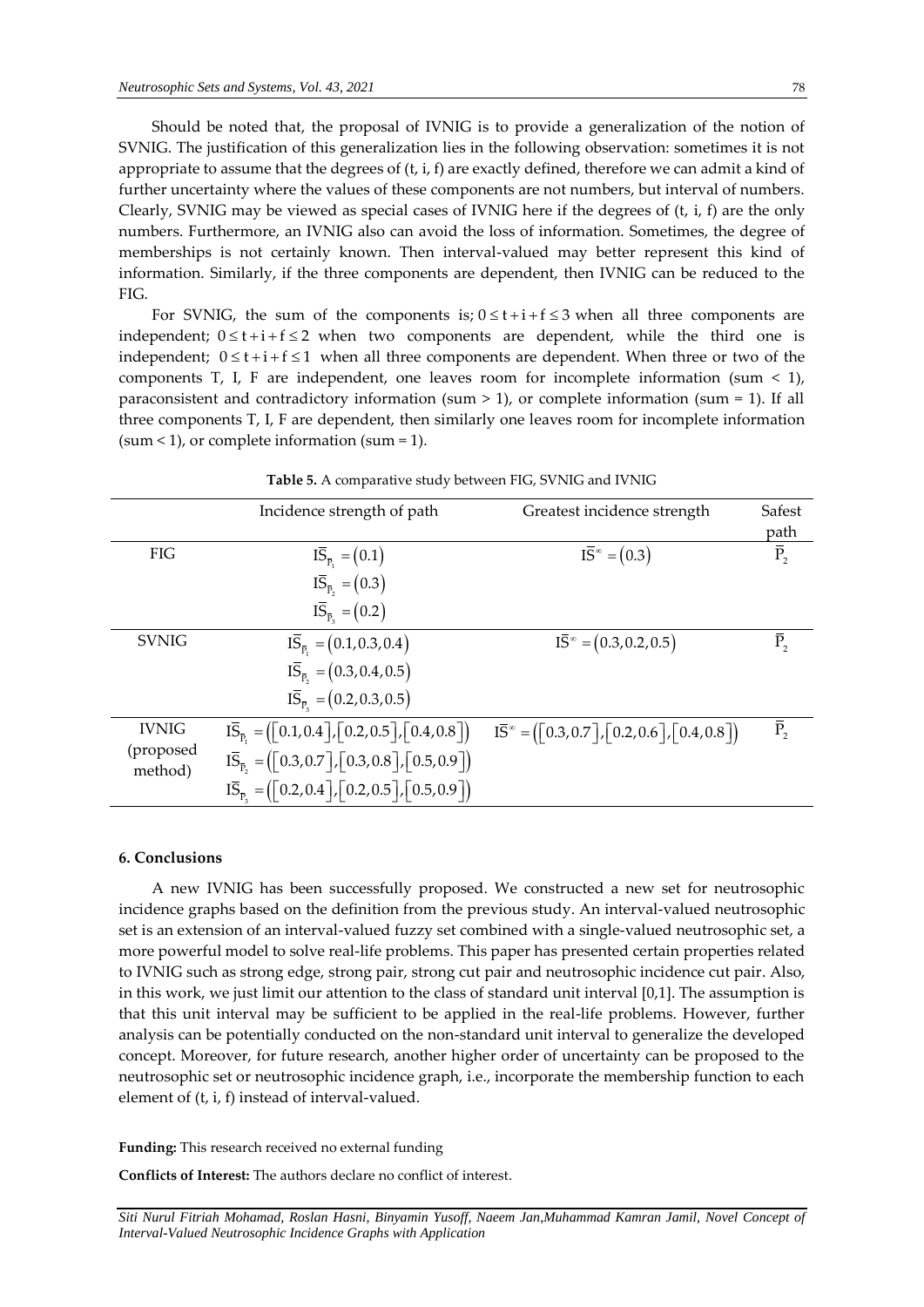## **References**

- [1] Zadeh, L.A. Fuzzy sets. *Inf Control* **1965**, 8(8), 338-353.
- [2] Zadeh, L.A. The Concept of a Linguistic Variable and its Application to Approximate Reasoning-I. *Information Sciences* **1975**, 8(3),199-249.
- [3] Smarandache, F. Neutrosophic Set-A Generalization of The Intuitionistic Fuzzy Set. *International Journal of Pure and Applied Mathematics* **2004**,24.
- [4] Wang, H., Smarandache, F., Zhang, Y. & Sunderraman, R. Single valued neutrosophic sets*.* **2010**.
- [5] Wang, H., Zhang, Y. & Sunderraman, R. Truth-value based interval neutrosophic sets. *2005 IEEE International Conference on Granular Computing* **2005**,1,274–277.
- [6] Rosenfeld, A. Fuzzy graphs,Fuzzy Sets and their Applications to Cognitive and Decision Processes. *Elsevier* **1975**, 77–95.
- [7] Kalampakas, A., Spartalis, S., Iliadis, L., & Pimenidis, E. Fuzzy graphs: Algebraic structure and syntactic recognition. *Artif. Intell. Rev.* **2014**, 42(3),479–490.
- [8] Bhattacharya, P. Some remarks on fuzzy graphs. *Pattern Recognit. Lett.* **1987**, 6(5), 297–302.
- [9] Gani, A. N., & Latha, S. R. On irregular fuzzy graphs. *Applied Mathematical Sciences* **2012**, 6(11), 517-523.
- [10] Gani, A. N., & Ahamed, M. B. Order and size in fuzzy graphs. *Bulletin of Pure and Applied Sciences*  **2003**, *22*(1), 145-148.
- [11] Gani, A. N., & Radha, K. On Regular Fuzzy Graphs. *Journal of Physical Sciences* **2008**, 12, 33-40.
- [12] Akram, M., & Davvaz, B. Strong intuitionistic fuzzy graphs. *Filomat* **2012**, 26(1), 177–196.
- [13] Atanassov, K., & Shannon, K. On index matrix interpretations of intuitionistic fuzzy graphs. *Notes on Intuitionistic Fuzzy sets* **2002**, 8(4), 73–78.
- [14] Atanassov, K., & Shannon, K. On a generalization of intuitionistic fuzzy graphs. *Notes on Intuitionistic Fuzzy sets* **2006**, 12(1), 24–29.
- [15] Akram, M., & Parvathi, R. Properties of intuitionistic fuzzy line graphs. *Notes on Intuitionistic Fuzzy Sets* **2012**, 18(3), 52–60.
- [16] Parvathi, R., Thilagavathi, S., Thamizhendhi, G., & Karunambigai, M. G. Index matrix representation of intuitionistic fuzzy graphs. *Notes on Intuitionistic Fuzzy Sets* **2014**, *20*(2), 100–108.
- [17] Karunambigai, M. G., Parvathi, R., & Buvaneswari, R. Arcs in intuitionistic fuzzy graphs. *Notes on Intuitionistic Fuzzy Sets* **2011**, *17*, 37–47.
- [18] Gani, A. N., & Begum, S. S. Degree, order and size in intuitionistic fuzzy graphs. *International journal of algorithms, Computing and Mathematics* **2010**, *3*(3), 11–16.
- [19] Mishra, S. N., & Pal, A. Product of interval valued intuitionistic fuzzy graph. *Annals of pure and applied mathematics* **2013**, *5*(1), 37–46.
- [20] Ismayil, A. M., & Ali, A. M. On strong interval-valued intuitionistic fuzzy graph. *International Journal of Fuzzy Mathematics and Systems* **2014**, *4*(2), 161–168.
- [21] Ismayil, A. M., & Ali, A. M. On Complete interval-valued intuitionistic fuzzy graph. *Advances in fuzzy sets and systems* **2014**, *18*(1), 71–86.
- [22] Wei, G. W., Wang, H. J., & Lin, R. Application of correlation coefficient to interval-valued intuitionistic fuzzy multiple attribute decision-making with incomplete weight information. *Knowledge and Information Systems* **2011**, *26*(2), 337–349.
- [23] Smarandache, F. *Symbolic Neutrosophic Theory*. Europanova asbl, Brussels, 2015.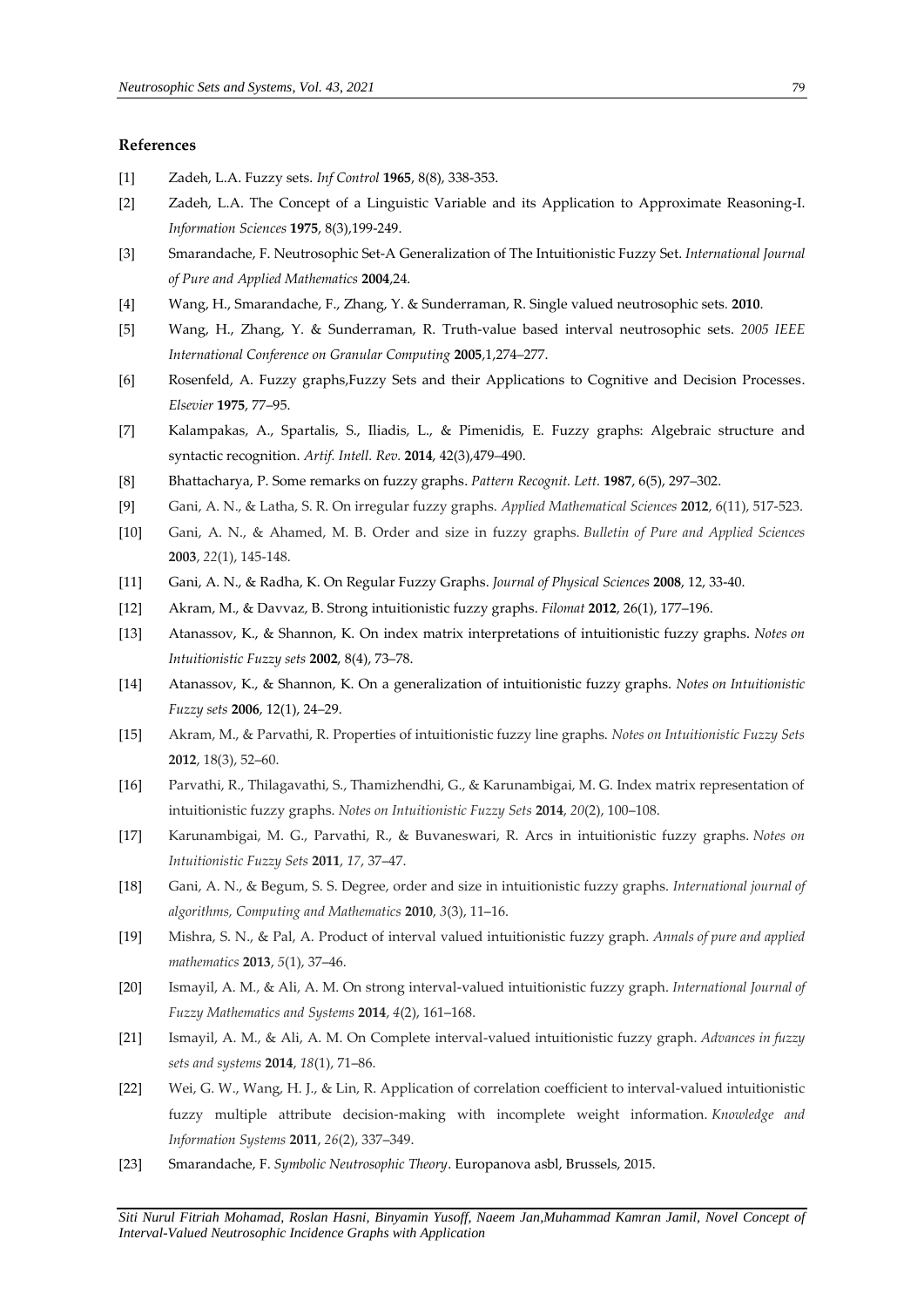- [24] Smarandache, F. Refined Literal Indeterminacy and the Multiplication Law of Sub-Indeterminacies. *Neutrosophic Sets and System* **2015**, 9, 58–63.
- [25] Smarandache, F. Types of Neutrosophic Graphs and neutrosophic Algebraic Structures together with their Applications in Technology, seminar, Universitatea Transilvania din Brasov, Facultatea de Design de Produs si Mediu, Brasov, Romania 06 June 2015.
- [26] Kandasamy, W. V., Ilanthenral, K., & Smarandache, F. *Neutrosophic Graphs: A new dimension to graph theory*. Brussels: EuropaNova, 2015.
- [27] Kumar, M., Bhutani, K., & Aggarwal, S. Hybrid model for medical diagnosis using Neutrosophic Cognitive Maps with Genetic Algorithms. *2015 IEEE International Conference on Fuzzy Systems (FUZZ-IEEE)*, 1–7.
- [28] Broumi, S., Talea, M., Bakali, A., & Smarandache, F. Single valued neutrosophic graphs. *Journal of New theory* **2016**, (10), 86–101.
- [29] Broumi, S., Smarandache, F., Talea, M., & Bakali, A. Operations on interval valued neutrosophic graphs. *New Trends Neutrosophic Theory Appl.*, **2016**, 231–254
- [30] Broumi, S., Talea, M., Bakali, A., & Smarandache, F. Interval valued neutrosophic graphs. *Critical Review, XII*, **2016**, 5-33.
- [31] Akram, M. & Nasir, M. Concepts of Interval-Valued Neutrosophic Graphs. *Infin. Study* **2017**, 6, 22–41
- [32] Akram, M., & Sitara, M. Novel applications of single-valued neutrosophic graph structures in decision-making. *Journal of Applied Mathematics and Computing* **2018**, *56*(1), 501–532.
- [33] Akram, M., & Nasir, M. Interval-valued neutrosophic competition graphs. *Ann. Fuzzy Math. Informatics* **2017**, vol. 14, no. 1, pp. 99–120.
- [34] Dinesh, T., A study on graph structures, incidence algebras and their fuzzy analogues. Ph.D. thesis, Kannur University, Kannur, India, 2011.
- [35] Dinesh, T., Fuzzy incidence graph-an introduction. *Advances in Fuzzy Sets and Systems* **2016**, *21*(1), 33.
- [36] Mathew, S., & Mordeson, J. N. Connectivity concepts in fuzzy incidence graphs. *Information Sciences.* **2017**, 382, 326–333.
- [37] Malik, D. S., Mathew, S., & Mordeson, J. N. Fuzzy incidence graphs: Applications to human trafficking. *Information Sciences* **2018**, *447*, 244-255.
- [38] Mathew, S., Mordeson, J., & Yang, H. L. Incidence cuts and connectivity in fuzzy incidence graphs. *Iranian Journal of Fuzzy Systems* **2019**, *16*(2), 31-43.
- [39] Mathew, S., & Mordeson, J. N. Fuzzy incidence blocks and their applications in illegal migration problems. *New Mathematics and Natural Computation* **2017**, *13*(03), 245-260.
- [40] Akram, M., Sayed, S., & Smarandache, F. Neutrosophic incidence graphs with application. *Axioms*  **2018**, *7*(3), 47.
- [41] Akram, M., Ishfaq, N., Smarandache, F., & Broumi, S. Application of Bipolar Neutrosophic sets to Incidence Graphs. *Neutrosophic Sets and Systems* **2019**, 27,180-199.
- [42] Hussain, S. S., Hussain, R. J., & Babu, M. V. Neutrosophic Vague Incidence Graph. *International Journal of Neutrosophic Science* **2020**, 12(1), 29–38.
- [43] Sunitha, M. S., & Mathew, S. Fuzzy Graph Theory: A Survey. *Ann. Pure Appl. Math.***2013**, 4(1), 92–110.
- [44] Akram, M., & Shahzadi, G. Operations on single-valued neutrosophic graphs. *J. Uncertain Syst.* **2017**, 11(3), 176–196.
- [45] Wang, H., Zhang, Y. Q. & Sunderraman, R. Truth-value based interval neutrosophic sets. *2005 IEEE Int.*